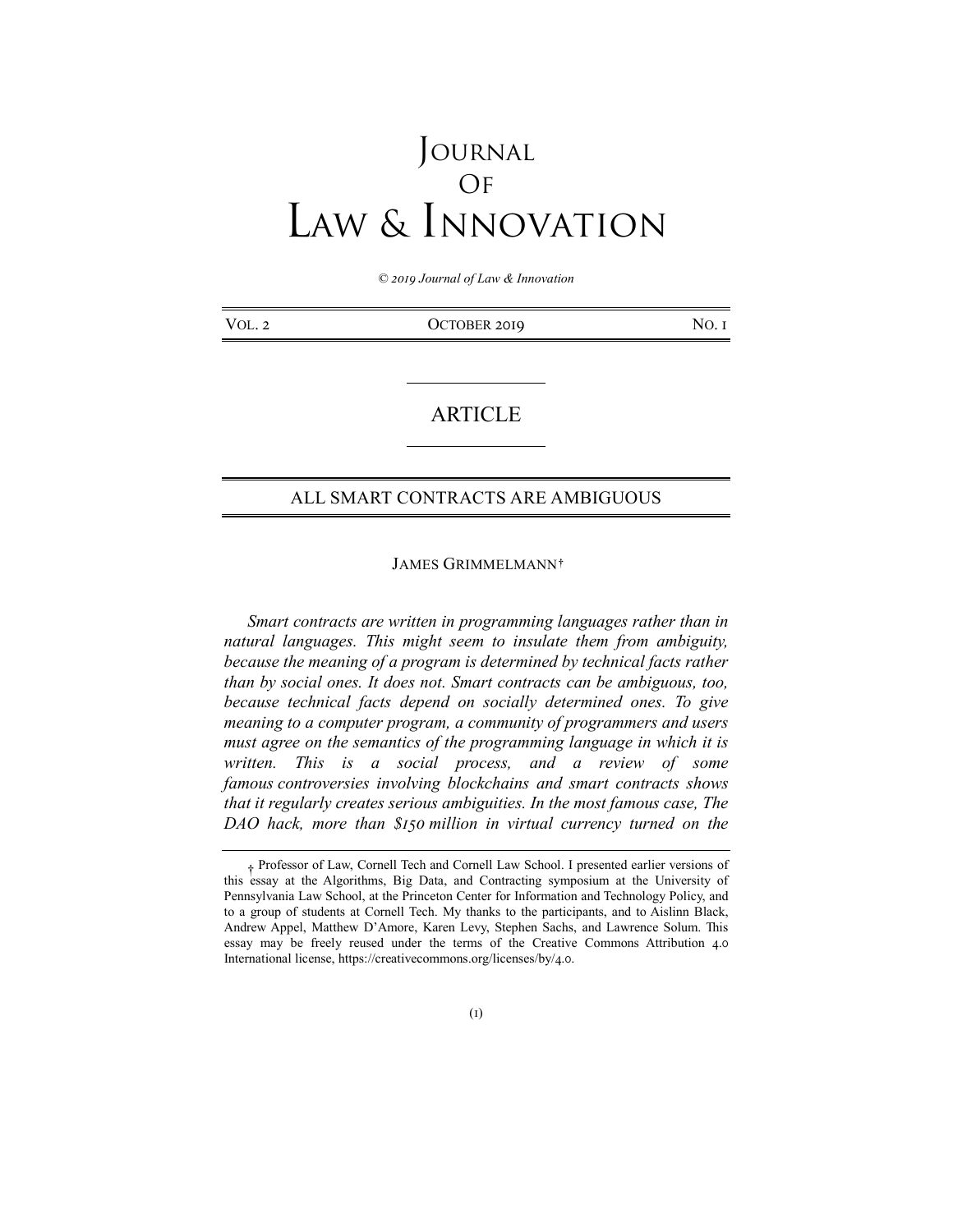*contested semantics of a blockchain-based smart-contract programming language.*

| Ι. |  |
|----|--|
|    |  |
|    |  |
|    |  |
|    |  |
|    |  |
|    |  |
|    |  |
|    |  |
|    |  |
|    |  |
|    |  |
|    |  |

*Those who lack intimacy with the machine cannot be expected a priori to have insight into its limitations. . . . Even in the most formal and most mechanical of domains, trust in the machine cannot entirely replace trust in the human collectivity*. [1](#page-1-0)

#### INTRODUCTION

"Smart contracts" are neither smart nor contracts, $2$  but the name has stuck. Instead, they are mechanisms that enforce agreements using software rather than law.<sup>[3](#page-1-2)</sup> The contracting parties write a computer program that embodies their agreement. The program updates as they perform their obligations, and automatically delivers the appropriate resources to them as they become entitled to payment. Smart contracts

<span id="page-1-0"></span> $^{\rm l}$  DONALD A. MACKENZIE, MECHANIZING PROOF: COMPUTING, RISK, AND TRUST 334 (2001).

<span id="page-1-1"></span><sup>&</sup>lt;sup>2</sup> Ed Felten, *Smart Contracts: Neither Smart nor Contracts?*, FREEDOM TO TINKER (Feb. 20, 2017), https://freedom-to-tinker.com/2017/02/20/smart-contracts-neither-smart-notcontracts. I will refer to "smart contracts" and "legal contracts" in this essay.

<span id="page-1-2"></span><sup>&</sup>lt;sup>3</sup> *Id*. For more on the terminology and a discussion of how smart contracts relate to legal contracts, see *infra* Part I.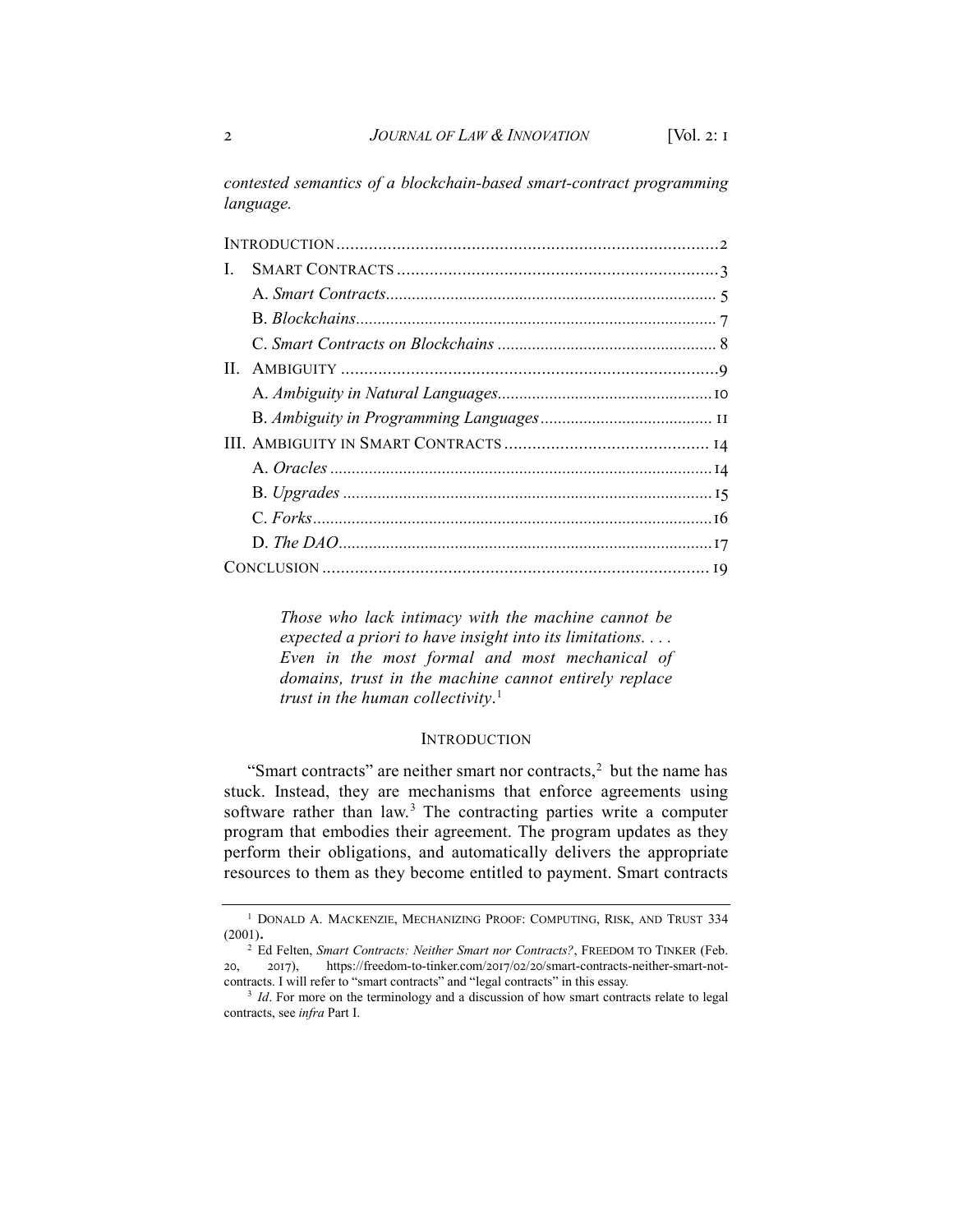range from simple escrow schemes to immensely complicated joint

One argument in favor of smart contracts emphasizes the clarity and certainty of code. Legal contracts are written in natural language, which is full of ambiguity, and must be interpreted subjectively by fallible humans. Smart contracts are written in programming languages, which are unambiguous and executed objectively by infallible computers. The result is that anyone reading a smart contract can predict what it will do in response to any conceivable set of events. Legal contracts are ambiguous; smart contracts are not.

So goes the argument. But it is wrong. Smart contracts do not eliminate ambiguity — they hide it. The meaning of a legal contract is a social fact. So too is the meaning of a smart contract. It does not depend directly on what people think it means when they read it, as a legal contract's meaning does. Instead, it depends indirectly on what people think about the computer systems on which it runs. Smart contracts may in fact be more predictable and consistent than legal contracts. Or they may not. But the argument that smart contracts are not ambiguous because they cannot be is false. Worse than that, it is dangerous, because it distracts attention from the hard work required to make smart contracts work in the real world.

Part I of this essay reviews how smart contracts on blockchains work. Part II discusses ambiguity in natural and programming languages. Part III gives examples of ambiguous smart contracts. A brief conclusion then draws out some implications for blockchain governance.

### I. SMART CONTRACTS

The defining feature of smart contracts is automation.<sup>[4](#page-2-0)</sup> They are executed by hardware and software — physical and digital systems embedded in the world — rather than by human instructions. Thus, they provide a way for parties to enjoy the benefits of binding contracts without relying on a legal system: private law without a public authority.

The relationship between smart contracts and legal contracts is complicated.[5](#page-2-1) It is helpful to make two additional distinctions. One is

ventures.

<span id="page-2-0"></span><sup>4</sup> *See* Nick Szabo, *Smart Contracts: Building Blocks for Digital Markets*, 16 EXTROPY 1, 1 (1996); Nick Szabo, *Formalizing and Securing Relationships on Public Networks*, 2 FIRST MONDAY (1997).

<span id="page-2-1"></span><sup>5</sup> *See generally* J.G. Allen, *Wrapped and Stacked: 'Smart Contracts' and the Interaction of Natural and Formal Language*, 14 EUR. REV. CONT. L. 307 (2018) (explaining the intersections and differences between smart contracts and legal contracts); Lauren Henry Scholz, *Algorithmic*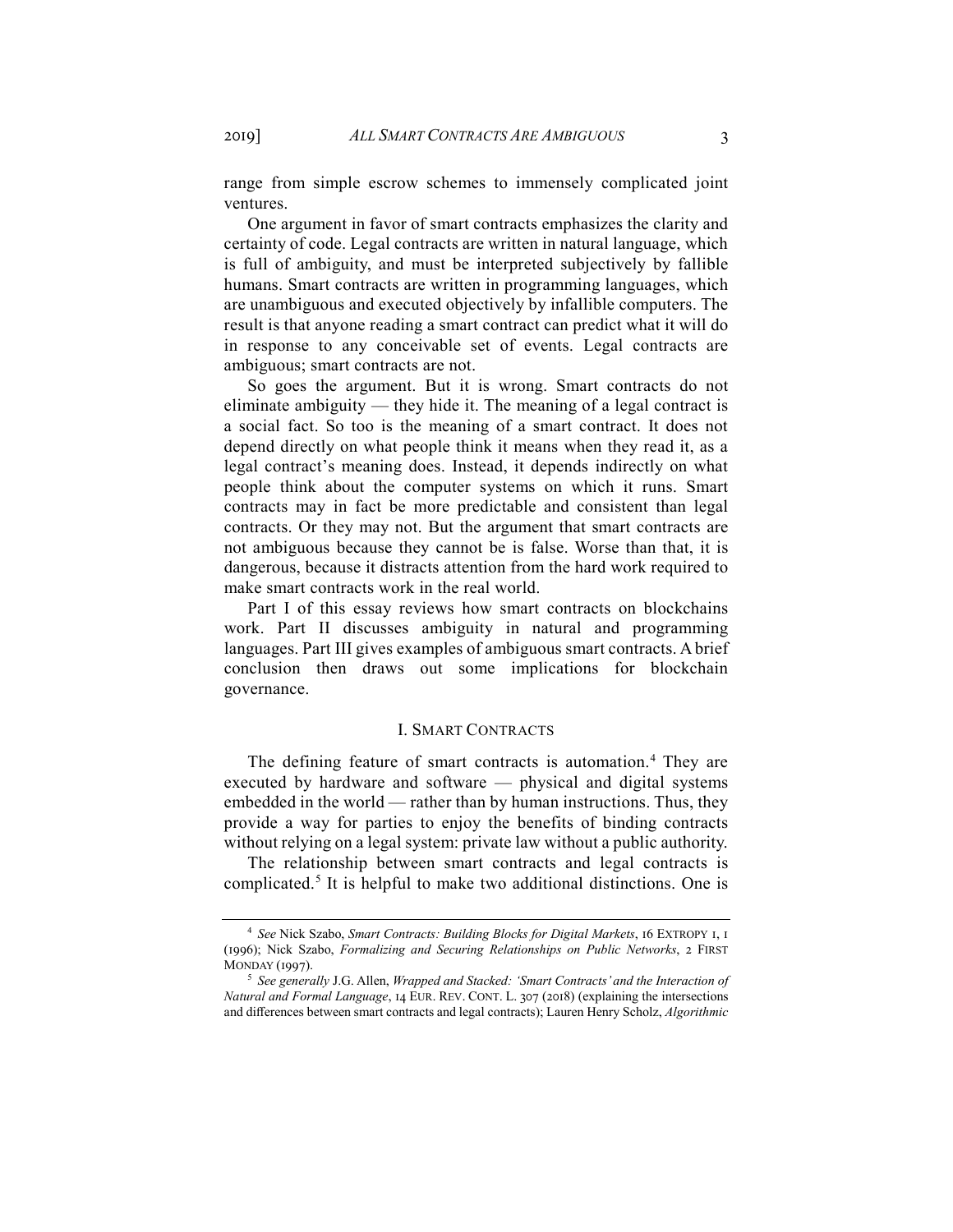between *relations of obligation*, like the legal obligation to pay \$5 on Tuesday, and the *instruments* which evidence and establish those relations, like an IOU saying, "I will gladly pay you Tuesday for a hamburger today."[6](#page-3-0) The other is between *natural* and *formal* languages. Natural languages are used by people to communicate with each other. They can evolve entirely without conscious direction, like English and Mandarin, or they can be created, like Klingon and Esperanto. Formal languages include programming languages, which consist of commands to a computer, as well as various mathematical and logical formalisms.[7](#page-3-1)

The paradigm of a legal contract is a relation of legal obligation based on a natural-language instrument. Because legal contracts can be oral or illusory, there can be legal obligations without a corresponding instrument, and vice-versa. In additional, legal contracts can incorporate terms in formal languages. For example, the price term in a contract could be expressed using an algebraic equation or based on the output of a program. The parties' obligations would then be determined in part by the result of a computation.

Obligations can also be *technical* rather than *legal*. A technical obligation is one that is enforced immediately by a system that prevents the prohibited conduct *ex ante* rather than punishing it *ex post*. [8](#page-3-2) All but the simplest technical obligations must be based on an instrument, and that instrument must be written in a programming language — this is just another way of saying that computers do only what they are programmed to do. The paradigm of a smart contract is thus a technical obligation based on a formal-language instrument. This is where the conflation of obligation and instrument in smart contracts comes from — and also where it breaks down. Because a legal obligation can be embodied in part in a formal-language instrument, a legal obligation may therefore "wrap" a technical obligation.<sup>[9](#page-3-3)</sup> On the other hand, parties who enter into a technical obligation at the same time may or may not enter into legal obligations effectively wrapping it — or they may even enter into legal obligations without knowing it or intending to.<sup>[10](#page-3-4)</sup> Much

*Contracts*, 20 STAN. TECH. L. REV. 128, 128, 136 (2017) (outlining various uses of smart contracts and arguing that 'black box' algorithmic contracts are likely unenforceable); Harry Surden, *Computable Contracts*, 46 U.C. DAVIS L. REV. 629, 688-89 (2012) (explaining that firms are driven to adopt smart contracts in part because of the advantages of applying computers' high processing power to contractual obligations).

<sup>6</sup> Allen, *supra* note 5.

<sup>7</sup> *Id.*

<sup>8</sup> James Grimmelmann, Note, *Regulation by Software*, 114 YALE L.J. 1719, 1729–30 (2005).

<sup>9</sup> Allen, *supra* note 5.

<span id="page-3-4"></span><span id="page-3-3"></span><span id="page-3-2"></span><span id="page-3-1"></span><span id="page-3-0"></span><sup>10</sup> *See* Adam J. Kolber, *Not-So-Smart Blockchain Contracts and Artificial Responsibility*, 21 STAN. TECH. L. REV. 198, 214-26 (2018) (distinguishing the "code" from the "contract").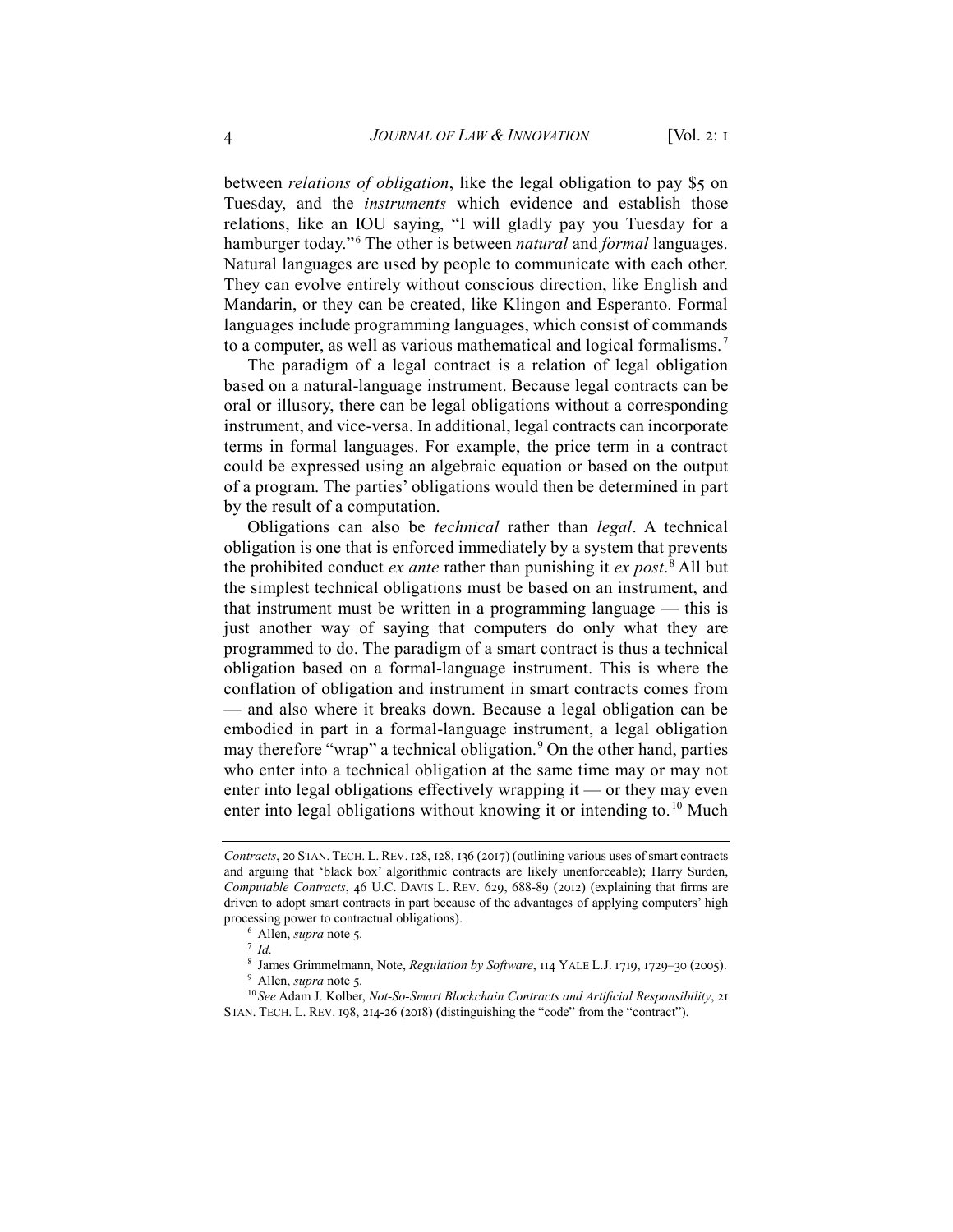of the literature about whether "smart contracts" are "contracts" deals with this last question, but focusing too much on it obscures the other similarities and differences in the analogy.<sup>[11](#page-4-0)</sup>

#### A. *Smart Contracts*

The turn to automation is motivated by three well-known difficulties with natural language and human institutions. The first is ambiguity — the fear that because legal contracts are written in natural language, they will be interpreted differently by different parties and judges.<sup>[12](#page-4-1)</sup> The second is corruption — the fear that human judges who interpret and enforce legal contracts can be threatened or bribed.[13](#page-4-2) A third is enforcement — the fear that parties might be able to ignore a legal judgment by fleeing the jurisdiction, delay, physical force, hiding assets, or never having assets in the first place.<sup>[14](#page-4-3)</sup> These are opportunities for smart contracts to improve on legal contracts; they are also challenges that smart contracts must confront. In this essay, I will focus on ambiguity, although, as we will see, the three are closely related.

Smart contracts are designed to respond to all three of these concerns by expressing contractual terms in a programming language rather than in a natural language.<sup>[15](#page-4-4)</sup> Consider a standard example of a smart contract: a

If words had absolute and constant referents, it might be possible to discover contractual intention in the words themselves and in the manner in which they were arranged. Words … do not have absolute and constant referents. A word is a symbol of thought but has no arbitrary and fixed meaning like a symbol of algebra or chemistry. The meaning of particular words or groups of words varies with … context and surrounding circumstances … A word has no meaning apart from these factors; much less does it have an objective meaning, one true meaning.

Pac. Gas & Elec. Co. v. G.W. Thomas Drayage & Rigging Co., 442 P.2d 641, 644 (1968) (citations omitted). A term in a programming language, on the other hand, appears more like a "symbol of algebra" with an "absolute and constant referent." Punch line: symbols of algebra don't have absolute and constant referents, either.

13Raskin, *supra* note 12, at 319.

<span id="page-4-3"></span><span id="page-4-2"></span>4.

<sup>14</sup> *See* Szabo, *Formalizing and Securing*, *supra* note 4; Szabo, *Building Blocks*, *supra* note

<span id="page-4-0"></span><sup>&</sup>lt;sup>11</sup> In this essay, I focus on the parallel with contracts, rather than with other kinds of legal instruments, such as wills, statutes, and terms of service, which raise distinct interpretive issues. I even avoid dealing with many interesting legal interpretive issues raised by smart contracts, such as whether they should be regarded as contracts of adhesion.<br><sup>12</sup>Max Raskin, *The Law and Legality of Smart Contracts*, 1 GEO. L. TECH. REV. 305, 324-

<span id="page-4-1"></span><sup>25 (2017).</sup> *See also* Surden *supra* note 5; AARON WRIGHT & PRIMAVERA DE FILIPPI, BLOCKCHAIN AND THE LAW: THE RULE OF CODE (2018); Usha Rodrigues, *Law and the Blockchain*, 104 IOWA L. REV. 679, 682 (2019). Or, to quote from Roger Traynor's famous opinion in *Pacific Gas & Electric Co. v. G.W .Thomas Drayage & Rigging Co.*:

<span id="page-4-4"></span><sup>&</sup>lt;sup>15</sup> In theory, a smart contract could be implemented in hardware rather than in software. But any hardware sophisticated enough to implement a nontrivial smart contract would need to be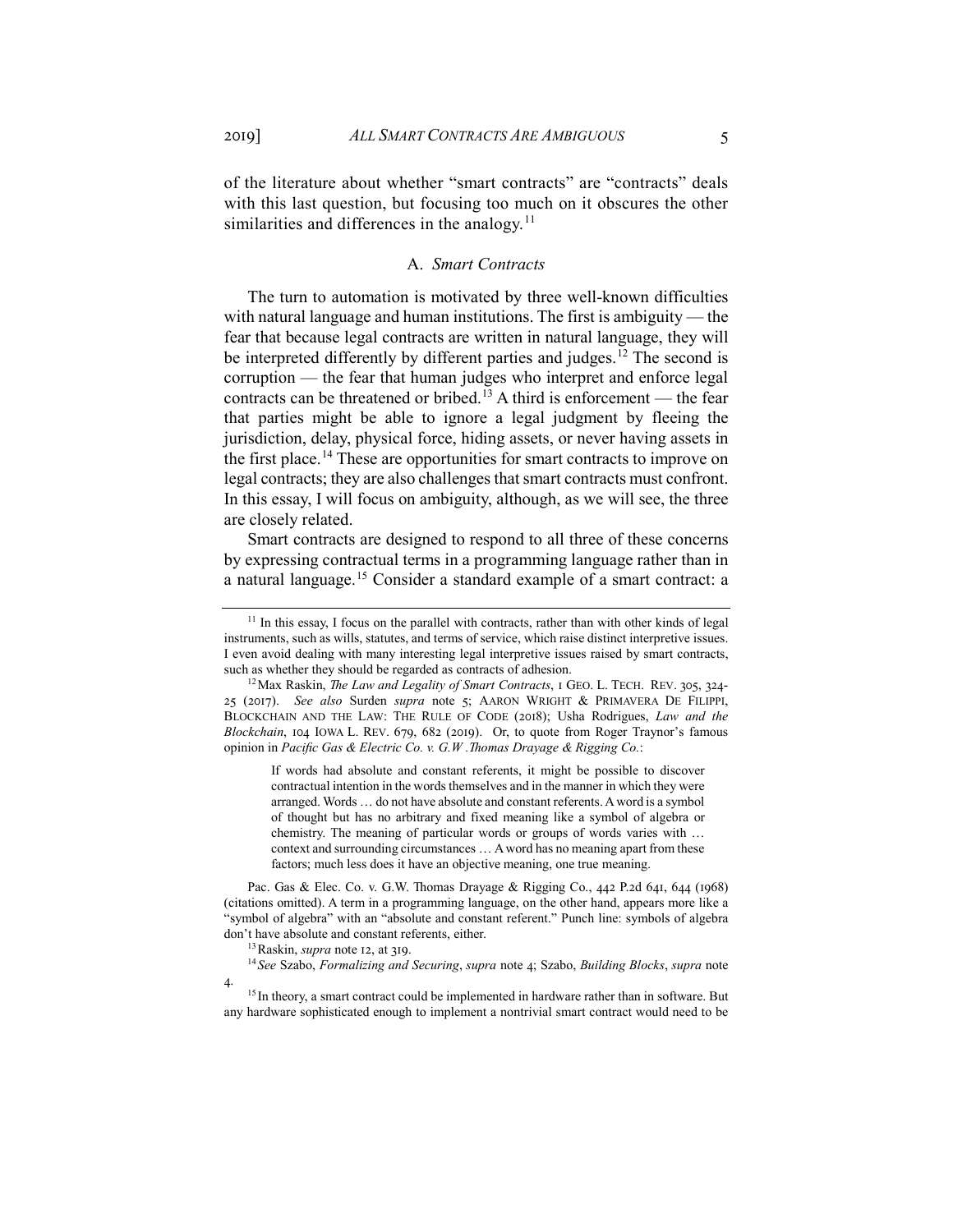vending machine.[16](#page-5-0) Expressing the contract for the sale of a pack of Skittles in a programming language resolves all sources of ambiguity, because programming languages are unambiguous. The machine's code to dispense an item from row  $C_4$  when the buyer has inserted \$1.50 is completely specified. Committing the contract to the software resolves the fear of corruption, because computers are incorruptible. Threats and offers of bribes literally mean nothing to the vending machine. And the smart contract resolves the concern about enforcement because it takes direct control of the relevant resources. No money, no Skittles.

The vending machine is obviously limited. Scaling it up to a true smart contract platform requires identifying and overcoming its major shortcomings:

- 1. First, the vending machine is special-purpose: it is good only for spot candy sales. A better smart-contract platform would be general-purpose, capable of being used by many parties for many kinds of contracts.
- 2. Second, the vending machine's code is unobservable by the user. Unambiguous code can still be malicious. Every time you put a coin in one, you are trusting that its code really does instruct it to dispense Skittles when you push C4. A better smart-contract platform would make contract code visible to affected parties.
- 3. Third, while the machine is by definition incorruptible, its programmer and its operator are not. You won't get anywhere pointing a gun at a vending machine, but you might if you point a gun at the technician with a key to the coinbox when he comes to restock the Skittles. A better smart-contract platform would be decentralized. The power to supervise and control the execution of the smart-contract code would be dispersed over a large population, so that no individual or small group's corruption threatens the contract.
- 4. Fourth, the machine is physically vulnerable. If you punch a hole in the window, you can grab all the Skittles you want. A better smart-contract platform would have direct control over resources

<span id="page-5-0"></span>specified in some way, and that specification is effectively equivalent to a computer program. It is simply a program that is compiled into special-purpose hardware, rather than into object code for execution on general-purpose hardware.

<sup>16</sup>Szabo, *Formalizing and Securing*, *supra* note 4*.*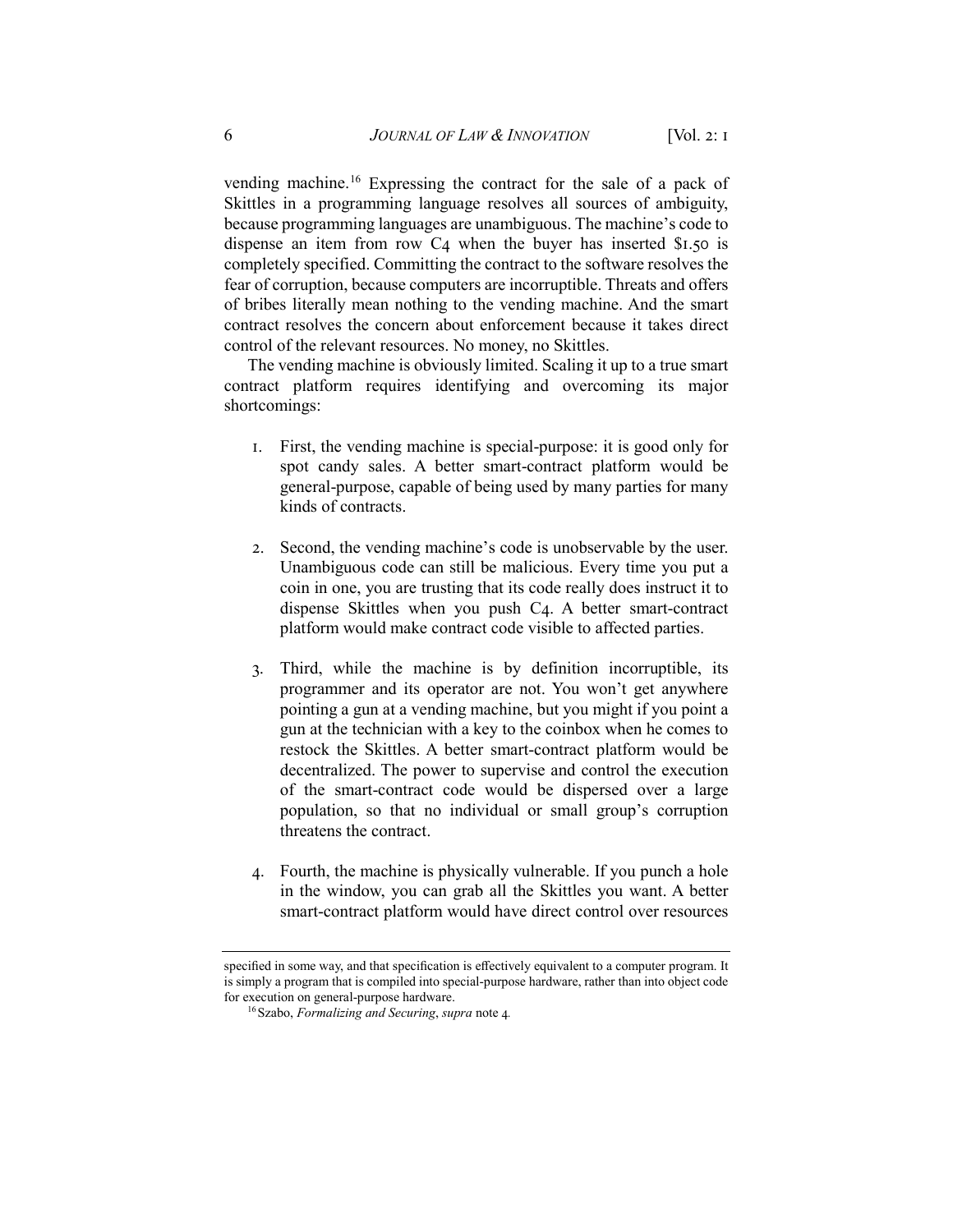whenever possible. That is, whenever it could it would use virtual resources rather than physical ones.

All of these design goals point in the same direction: put the smart contract on a *blockchain*.

#### B. *Blockchains*

At heart, a blockchain is a ledger of transactions. It organizes digital records of transactions into discrete chunks (*blocks*), and then maintains a chronological list of those blocks (the *chain*). A chain of blocks: a blockchain. Although the basic computer-science ideas are older,  $17$  "Satoshi Nakamoto's" Bitcoin proposal put them together in a clever way, greater than the sum of its parts. $18$ 

The first important design choice is that the transactions in a blockchain are *cryptographically secure*. New transactions are processed only if they are digitally signed by the relevant party (usually the one who pays for them or transfers assets) using a private key that only they (should) know.<sup>[19](#page-6-2)</sup> New transactions are also required to be consistent with the history of transactions on the blockchain: you can't transfer Bitcoin unless you received it in a previous transaction. Together, these consistency constraints mean that only parties who have digital assets are able to use them in transactions.

The second important design choice is that the blockchain is a *distributed* ledger. Every participant has (or could have, if they wished) a complete copy of the entire blockchain. No participant's copy is canonical; all are equally authoritative. Thus, there is no centralized recordkeeper with authority over the ledger. This is where blockchains achieve their resistance to corruption: anyone hoping to tamper with the ledger will need to suborn a significant fraction of participants, not just one.<sup>[20](#page-6-3)</sup>

<span id="page-6-0"></span><sup>17</sup> *See* Arvind Narayanan & Jeremy Clark, *Bitcoin's Academic Pedigree*, 60 COMM. OF THE ACM 36 (2017) (describing the basic structure of blockchain). *See generally* FINN BRUNTON, DIGITAL CASH: THE UNKNOWN HISTORY OF THE ANARCHISTS, UTOPIANS, AND TECHNOLOGISTS WHO BUILT CRYPTOCURRENCY (2019).

<span id="page-6-1"></span><sup>18</sup>Satoshi Nakamoto, *Bitcoin: A Peer-to-Peer Electronic Cash System* (2008), https://bitcoin.org/bitcoin.pdf. *See generally* ARVIND NARAYANAN ET AL., BITCOIN AND CRYPTOCURRENCY TECHNOLOGIES: A COMPREHENSIVE INTRODUCTION (2016).

<span id="page-6-2"></span> $19\text{ This is possible because with modern public-key encryption, other participants can verify}$ that a message was properly signed by the private key holder even though they do not themselves have the private key.

<span id="page-6-3"></span><sup>&</sup>lt;sup>20</sup>The redundancy also means that blockchains are practically impervious to hardware errors: any idiosyncratic faulty execution on one participant's computer will be massively outvoted by the collectivity of participants whose computers did not malfunction. Thus, in what follows, I will ignore the philosophical objection that no program can guarantee that it runs correctly on actual hardware. *See, e.g.*, James H. Fetzer, *Program Verification: The Very Idea*, 37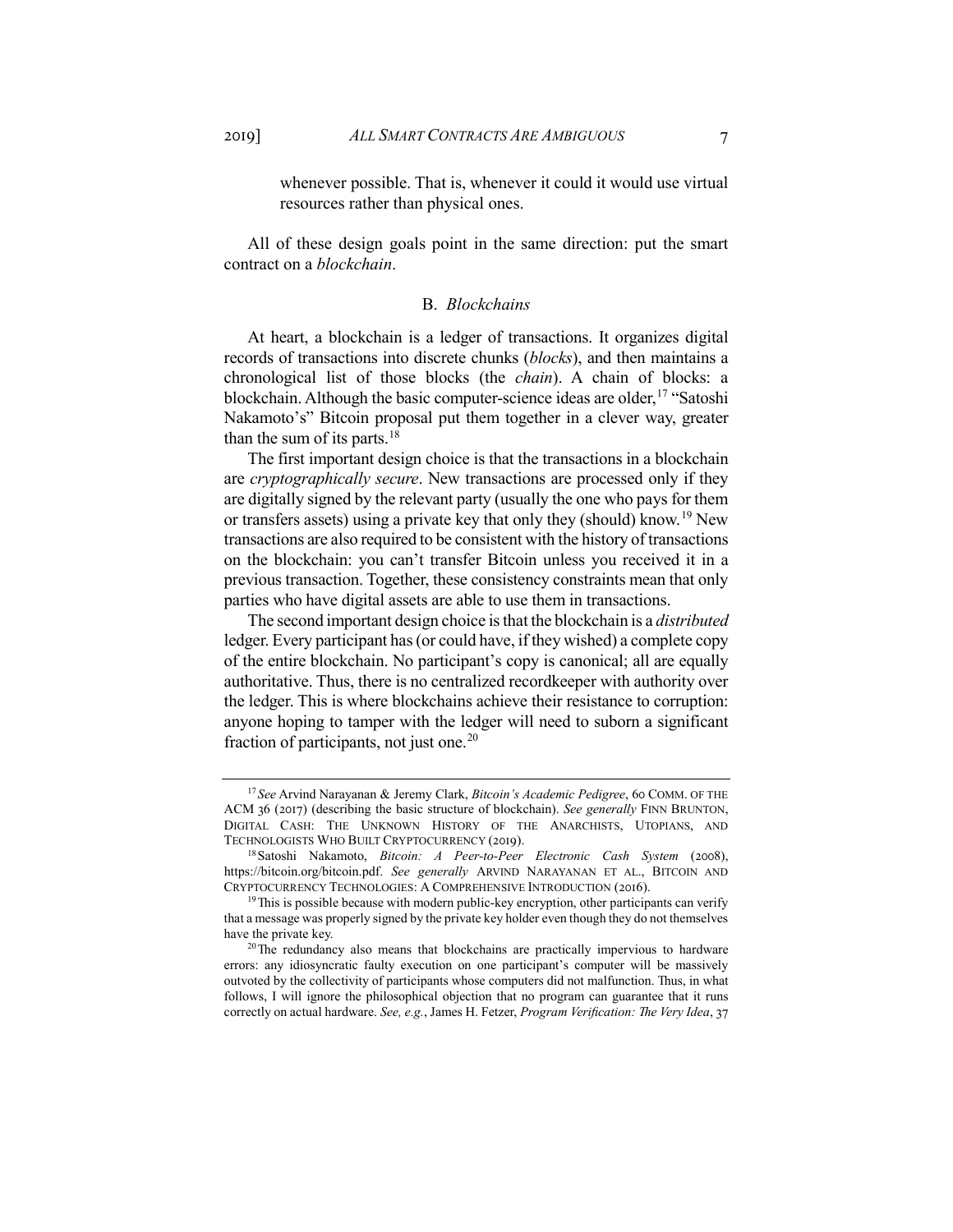The third important design choice solves a problem introduced by the second. Distributed systems need to reach some form of consensus: if multiple parties can each have copies of the ledger, there must be some way to keep their copies in sync, or to deal with the disagreement if they are not. Bitcoin's mechanism to do so — the Bitcoin *consensus protocol* — is the most ingenious part of Nakamoto's design for Bitcoin and is in some ways the most interesting and influential thing about it.

In brief, the Bitcoin consensus protocol asks participants (called "miners") to accept any valid new block of transactions that one miner proposes — but it makes the process of generating a valid new block onerous and unpredictable. (The difficulty is regularly adjusted so that the entire community of miners can on average generate only one new block every ten minutes.) When a miner broadcasts the block to other miners, they examine it, confirm that it satisfies the consistency constraints, and then with majority approval, add it to the current blockchain. Then the process begins anew to generate the next block.

Incentives are needed to make miners generate and accept blocks. A miner receives a "block reward" of new Bitcoin for each block they successfully generate, and "transaction fees" paid by users to add their transactions to a block. Their incentives to accept valid blocks proposed by other miners come from the value of consensus itself: new blocks can only be added to what everyone else agrees is the current end of the chain. So a miner who fails to approve a valid block may be cutting herself off from future mining rewards: any blocks she generates will not be at the end of the chain. In equilibrium, the dominant individual strategy for individual miners is typically to accept any valid new block and immediately start trying to generate a block that follows it.

#### C. *Smart Contracts on Blockchains*

Now let us consider how to put smart contracts on a blockchain. The basic idea is simple. There is still a ledger of transactions, maintained in the same way as the Bitcoin blockchain. The difference is that these transactions are richer: they can create and execute computer programs, not just transfer resources.

These programs run on a *virtual machine*. As the name implies, it executes instructions like an actual computer, but it is entirely simulated. The Ethereum blockchain, for example, implements the Ethereum Virtual

COMMS. OF THE ACM 1048, 1059–60 (1988). When it comes to hardware faults, the objection is ontologically impeccable but practically irrelevant in this context. The more relevant objection, as I argue below, is that no program can guarantee that *people* will run it as intended.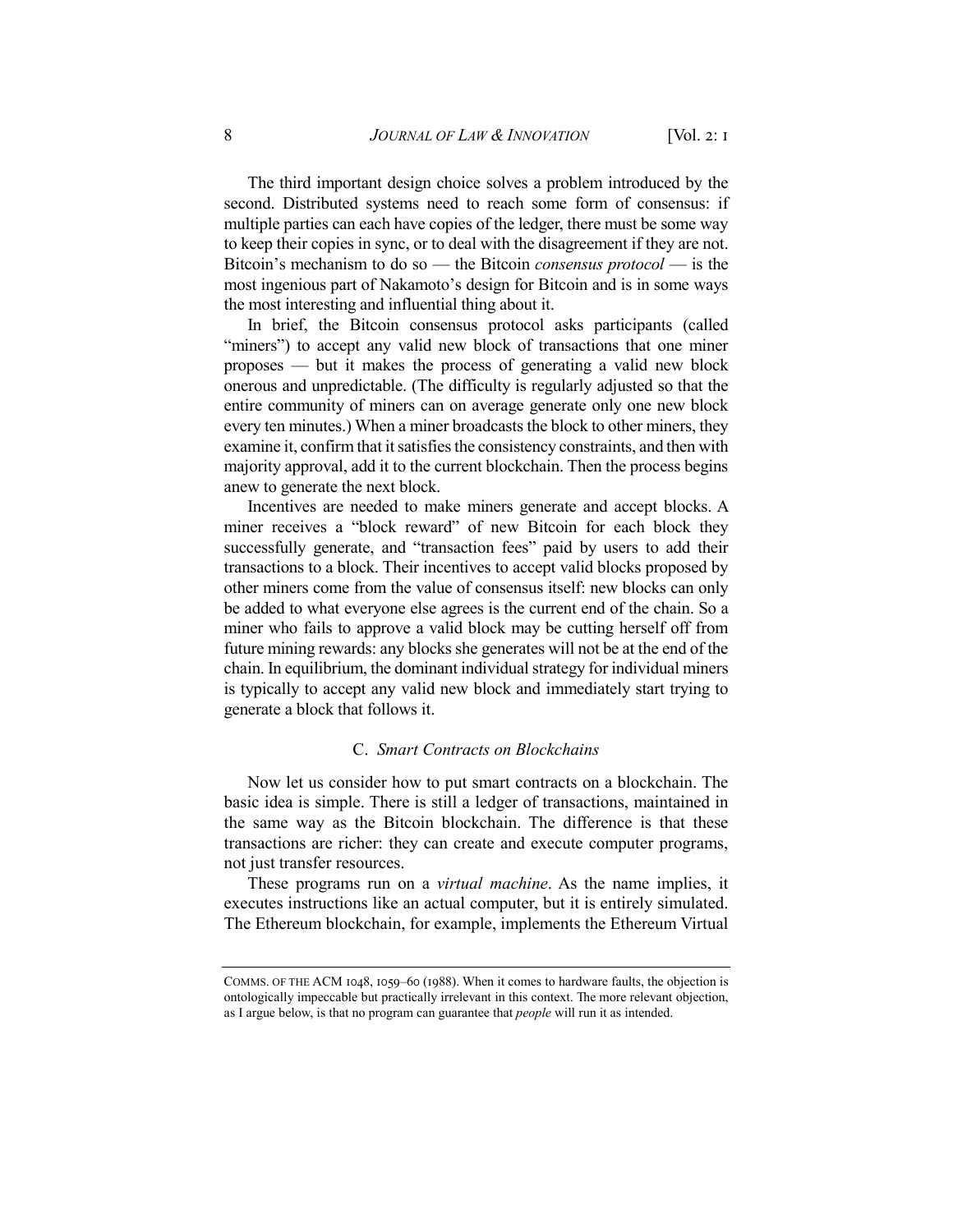Machine (EVM). One kind of transaction on the Ethereum blockchain simply transfers its native currency unit — called "Ether" — from one user to another. Another kind of transaction takes a program written in the EVM's native language ("EVM bytecode") and runs it on the EVM.

This last sentence is deceptively simple, so it is worth unpacking. The EVM is a simulated computer. It functions according to rules described in the Ethereum protocol<sup>[21](#page-8-0)</sup> — that is, each participant on the blockchain independently applies those rules to each new transaction and confirms that they yield the same result. The consensus protocol ensures that each user observes the same transfer and program transactions. Thus, just as the participants agree on each user's current balance of Ether because they agree on how each transfer transaction changes those balances, they agree on the EVM's current state because they agree on how each program transaction changes the EVM. The rules are significantly more complicated (though far less complicated than the circuits in a typical physical computer), but they are deterministic.

There are a few more details worth noting. First, EVM bytecode includes instructions for programs to send and receive Ether. A program can transact with users (or with other programs) by executing these instructions. Second, programs can be persistent: one user can load a program into the EVM with an initial transaction, and other users can then interact with it in subsequent transactions (if and how its code allows, that is). Together, these features enable smart contracts: I can offer you a smart contract by loading its terms into the EVM, and you can accept by sending it an appropriate transaction. Third, these program transactions are not free. Ethereum has a complicated metering scheme in which programs consume a resource called "gas" as they run: users must pay (with Ether) for enough gas for the programs they run. The design is both clever and ambitious.

#### II. AMBIGUITY

It might be hoped that this approach to putting smart contracts on a blockchain solves the three problems with legal contracts identified above. The smart contracts are unambiguous because they are written in programming languages. The smart contracts are incorruptible because control of the blockchain is widely distributed. And enforcement is

<span id="page-8-0"></span><sup>21</sup> *See generally* GAVIN WOOD, ETHEREUM: A SECURE DECENTRALISED GENERALISED TRANSACTION LEDGER (2014); ANDREAS M. ANTONOPOULOS & GAVIN WOOD, MASTERING ETHEREUM: BUILDING SMART CONTRACTS AND DAPPS (1st ed. 2018).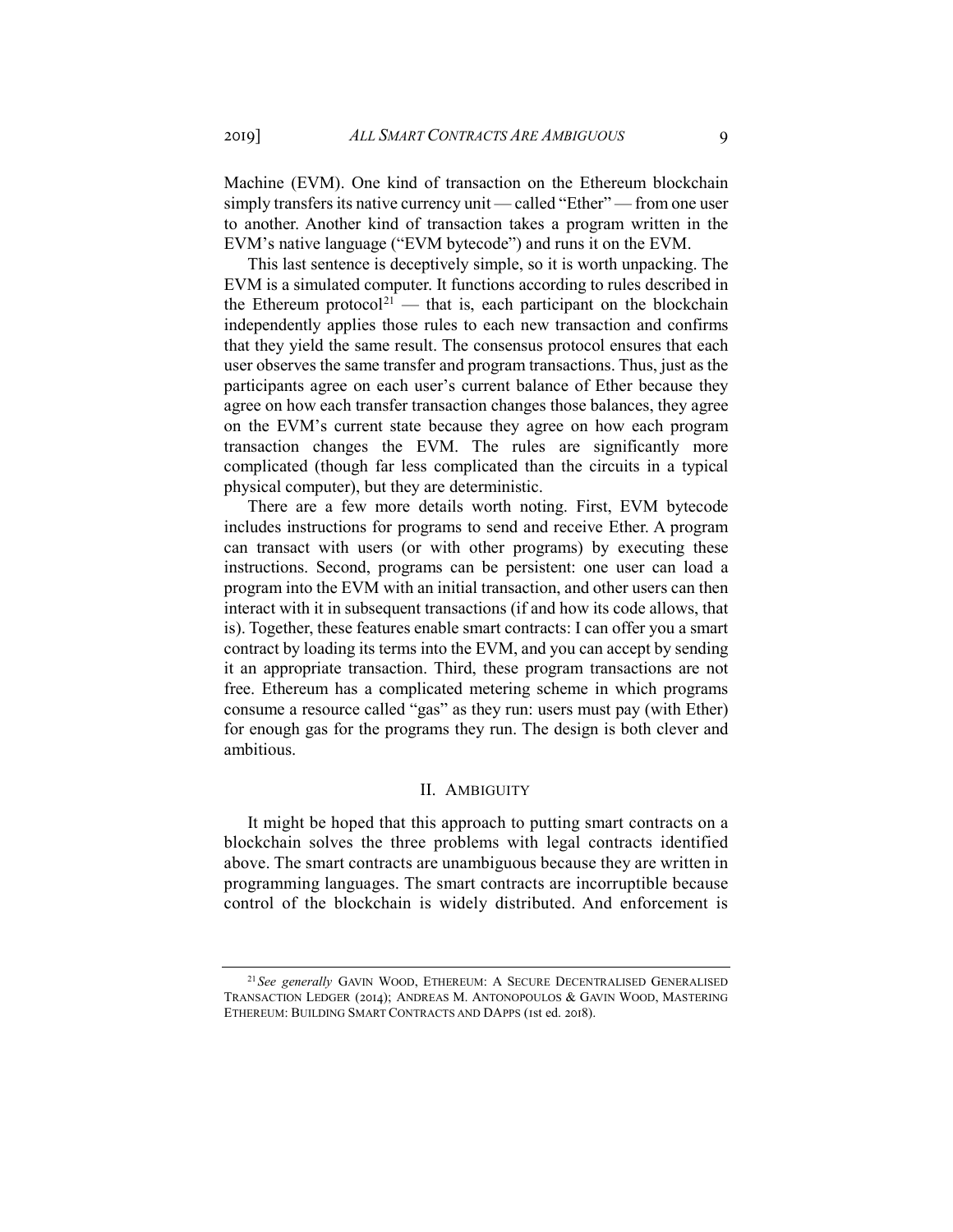automatic because the smart contract directly controls resources on the blockchain. I believe these hopes are overstated.

#### A. *Ambiguity in Natural Languages*

Consider a famous example of the ambiguity of natural language. In *Frigaliment Importing Co. v. BNS International Sales Corp.*, the parties disagreed on the meaning of "chicken."[22](#page-9-0) Their contract called for the delivery of 100,000 pounds of ""US Fresh Frozen Chicken, Grade A, Government Inspected, Eviscerated." The buyer thought that "chicken" meant "a young chicken, suitable for broiling and frying."[23](#page-9-1) The seller thought it meant "any bird of that genus."[24](#page-9-2) The court considered dictionary definitions, the text of the contract, the parties' negotiations (in a mixture of English and German), evidence of trade usage in the chicken-evisceration industry, USDA inspection standards, and prevailing market prices, only to conclude that there was evidence on both sides, so the plaintiff had failed to carry its burden of "showing that 'chicken' was used in the narrower rather than in the broader sense."[25](#page-9-3) In short, "chicken" was ambiguous.

The parties in *Frigaliment* could have prevented their particular dispute if they had written "young chicken suitable for broiling."<sup>[26](#page-9-4)</sup> But that would just have raised further ambiguities in other cases. What counts as "suitable for broiling?" Suitable for broiling at 500 degrees Fahrenheit? 550? For how long? Ambiguity always remains.

The problem is inherent in the nature of natural language, because natural language is inherently social. The meaning of a text is not the (single) meaning its author intended, but the (possibly different and possibly plural) meanings it has within the relevant linguistic community. Even the meanings given in "objective" sources like dictionaries — putting aside all of the interpretive problems of how to read those sources — depend on how people actually use words. And since the legal effect of a contract is determined by the interpretation of its terms, the meaning of a contract is irreducibly social.

<span id="page-9-1"></span><span id="page-9-0"></span><sup>&</sup>lt;sup>22</sup> Frigaliment Importing Co., Ltd., v. BNS Intl Sales Corp., 190 F. Supp. 116, 117 (S.D.N.Y. 1960).

 $^{23}$ *Id.* 

<sup>24</sup> *Id.*

<sup>25</sup> *Id*. at 121.

<span id="page-9-4"></span><span id="page-9-3"></span><span id="page-9-2"></span><sup>26</sup> Or "any bird of the genus *gallus gallus domesticus*" if they had settled on the seller's preferred meaning rather than the buyer's.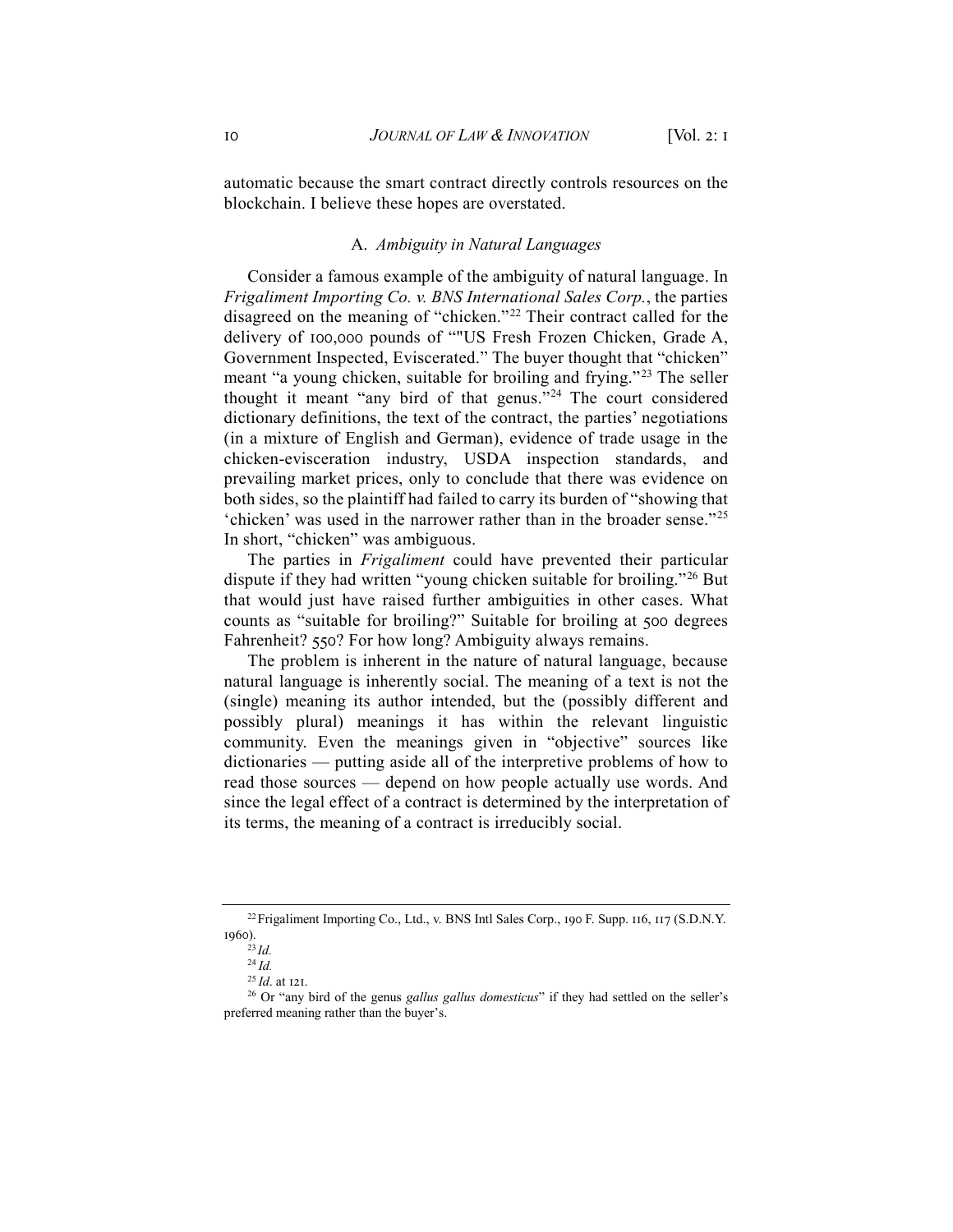#### B. *Ambiguity in Programming Languages*

To repeat, the meaning of "chicken" is a socially contingent fact. It depends on how people actually use the word in the world. Its meaning can vary and be misunderstood.

It might be argued, however, that the meaning of an expression in a programming language is a technical fact rather than a socially contingent fact. **2\*\*3** in Python will always evaluate to **8**. Its meaning never changes, and if you think it means **9** you are wrong. Meanings that depend on socially contingent facts can be ambiguous, but meanings that depend on technical facts cannot.

This account is wrong. It is true that competent programmers in a given language will agree on a program's meaning (at least for simple programs). And their agreement does depend on technical facts about the language that are independent of particular programmers' idiosyncratic beliefs. But these technical facts are still social, just at a deeper level.

In a nutshell, no computer program can determine its own semantics. The program may have a fixed, objective syntax. But the act of giving meaning to that syntax — whether by talking about the program or by running it — requires something outside the program itself. Any strategy for doing so ultimately depends on social processes.

Consider Python. The Python Reference Manual says that **\*\*** "yields its left argument raised to the power of its right argument."[27](#page-10-0) This is an informal specification: it describes the semantics of Python programs using natural language. There are also formal (if unofficial) semantics for Python, which use mathematical notation to define the behavior of Python programs.<sup>[28](#page-10-1)</sup> Or one could run CPython, the most commonly used Python implementation,<sup>[29](#page-10-2)</sup> and confirm that it evaluates  $2^{**}3$  to 8.

But wait! Even seemingly innocuous phrases like "raised to the power of" can conceal difficulties. What is 0 raised to the power of 0? Is it 1 because  $x^0 = 1$  for all  $x \neq 0$ ? Is it 0 because  $0^y = 0$  for all  $y \neq 0$ ? Is it meaningless in the same way that applebanana is? This is the kind of question on which mathematicians can disagree.<sup>[30](#page-10-3)</sup> Replacing the

<span id="page-10-0"></span><sup>&</sup>lt;sup>27</sup> GUIDO VAN ROSSUM, THE PYTHON LANGUAGE REFERENCE, RELEASE 3.2.3 49 (Fred L. Drake, Jr. ed., 2012).

<span id="page-10-1"></span><sup>28</sup> *See, e.g.*, Joe Gibbs Politz et al., *Python: The Full Monty*, *in* PROC. OF THE 2013 ACM SIGPLAN INT L CONFERENCE ON OBJECT-ORIENTED PROGRAMMING SYSTEMS, LANGUAGES, AND APPLICATIONS 217 (ACM Press 2013).<br><sup>29</sup> See ALTERNATIVE

<span id="page-10-3"></span><span id="page-10-2"></span>ALTERNATIVE **PYTHON** IMPLEMENTATIONS, https://www.python.org/download/alternatives (last visited May 1, 2019) (calling CPython "the 'traditional' implementation of Python."). 30Donald E. Knuth, *Two Notes on Notation*, 99 AM. MATH. MONTHLY 403, 407–08 (1992).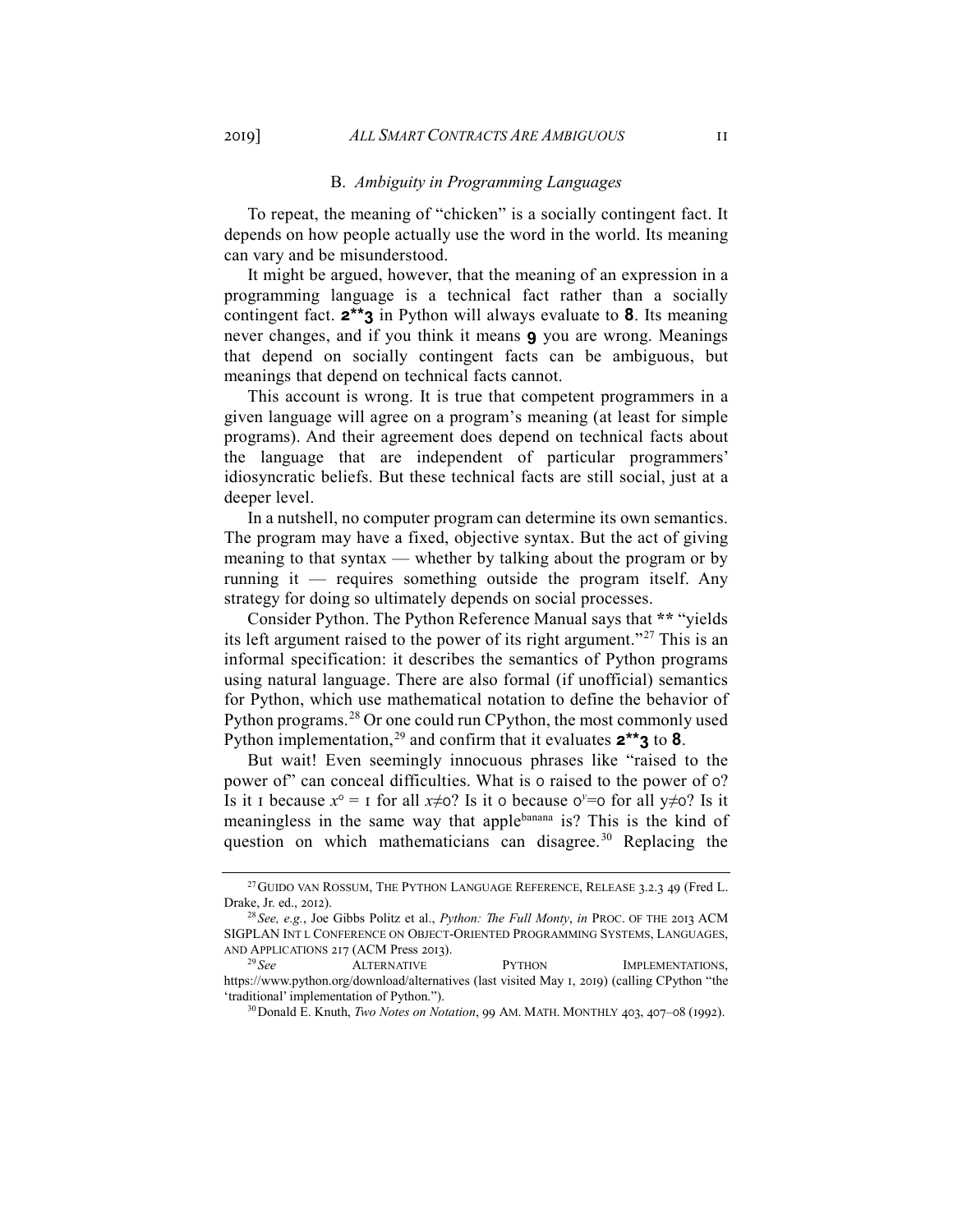English phrase "raised to the power of" with the mathematical notation " $x$ <sup>y</sup>" — as one might in a formal semantics — does not conclusively settle the question, because it is the underlying mathematical concept, not the notation, that is the subject of disagreement. Even CPython is of two minds on the matter. The integer expression **0\*\*0** evaluates to **1**, but the equivalent decimal floating-point expression produces an "Invalid operation" error.<sup>31</sup> This isn't just a Python issue, either. The most recent C standard says that **pow(0.0, 0.0)** is undefined, but many implementations return **1.0**. [32](#page-11-1) Is the standard correct? Or is it wrong in the way that an out-of-date dictionary is — no longer reflective of actual usage?

One might reasonably dismiss  $0^{\circ}$  as an unusual, even pathological, example. But it demonstrates in miniature the dependence of technical questions on social ones. Informal specifications, formal semantics, and reference implementations all define the meaning of a program created by humans in terms of *something else also created by humans*. So the meaning of any specific program rests on a foundation of some prior agreement about how to interpret some larger class of programs. Specifications, formal semantics, and reference implementations are not authoritative as a matter of first principles; they are authoritative because people agreed that they are. Why doesn't **2\*\*3** in Python evaluate to **9**? Not because that's what **2\*\*3** inherently means — any more than the seven-letter sequence C-H-I-C-K-E-N inherently means any *gallus gallus domesticus*. In 1991, Guido van Rossum selected **\*\*** as an exponentiation operator for Python and defined its behavior. He could have used **^** instead and made **\*\*** a multiplication operator. If he had, then **2\*\*3** would evaluate to **6**.

But, one might ask, isn't it a logical necessity that  $2<sup>3</sup>=8$ ? As long as the Python specification defines **x\*\*y** as xy , don't the laws of mathematics require that it evaluate to **8** in any correct implementation of Python? There is something to this point, which serves as the foundation of the field of program verification: rigorous standards of proof and truth can be applied to mathematical models of programs. Given a formal semantics of a programming language and a precise specification of a program's operating requirements, it is sometimes possible to produce a logically valid proof that the actual program

<span id="page-11-0"></span><sup>31</sup> *See* Devin Jeanpierre, *Issue 23201: Decimal(0)\*\*0 is an error, 0\*\*0 is 1, but Decimal(0) == 0*, PYTHON BUG TRACKER (Jan. 9, 2015, 3:13 AM), https://bugs.python.org/issue23201.

<span id="page-11-1"></span> $32$  For example, the Apple LLVM 10.0.0 compiler displays this behavior (last tested February 19, 2019 on a MacBook Pro running macOS 10.13.6). I am grateful to Russ Cox for this example.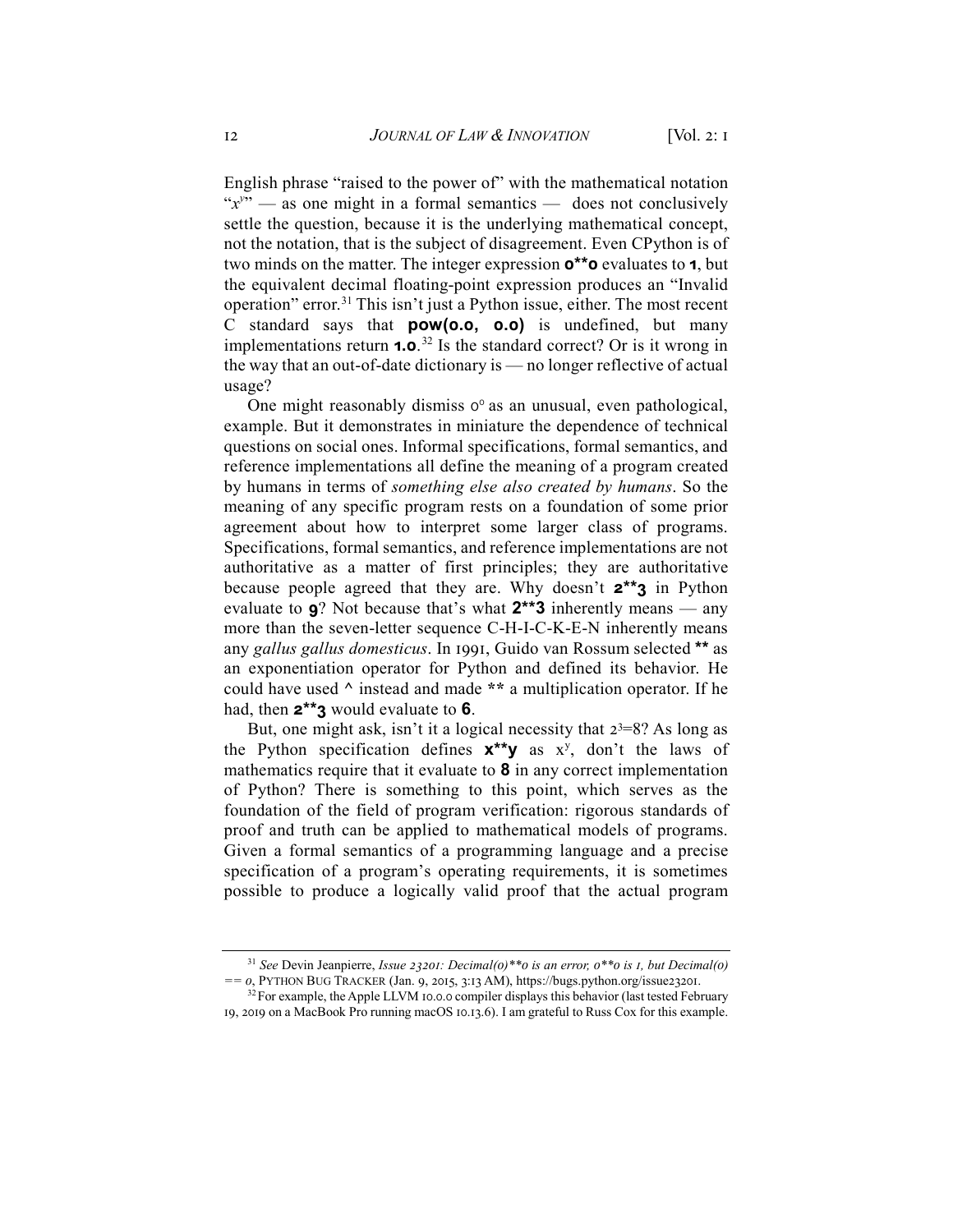correctly implements the specification.<sup>[33](#page-12-0)</sup> But there is a crucial step missing: no formal proof is possible that the specification itself corresponds to anything in the outside world.<sup>[34](#page-12-1)</sup> Change the language semantics and all you are left with is an incorrect program and an invalid "proof" of its correctness.

Here is another way of appreciating the point. Consider the Python expression **3/2**. What will happen if you evaluate it? It depends. If you run it in Python version 2.7.15, where **/** is an integer division operator, it will return **1**. But if you run it in Python version 3.7.1, where **/** is an exact division operator (and **//** is the integer division operator), it will return **1.5**. "Python" is not one thing. What we mean when we say "Python" is socially determined.<sup>[35](#page-12-2)</sup> Under some circumstances, we mean Python 2.7.15; under others we mean Python 3.7.1.<sup>[36](#page-12-3)</sup> (If we mean Python 2.7.15, then when we say "the value of the Python expression **3/2**" we refer to **1**, but if we mean Python 3.7.1, when we say "the value of the Python expression **3/2**" we refer to **1.5**. The value of the expression is unambiguous relative to a specific programming language, but that is like saying that the meaning of "chicken" is unambiguous relative to an interpretive convention in which it means any *gallus gallus domesticus*. All the important work is done by the claim that *this* program is written in *that* language. Such claims can only be established by reference to a community of programmers and users.

**2\*\*3** in Python is unambiguously **8**, but that is only because Python users have already agreed on what "Python" is. If they agreed differently, "Python" would be different and so might **2\*\*3**. Collective negotiation over the agreed meaning of "Python" is constantly taking place: in particular, it happens every time there is a new version release. Among other changes, Python 3.7 added a new function called **breakpoint**, but it also made **await** a reserved keyword.<sup>[37](#page-12-4)</sup> Programs that call the **breakpoint** function work in Python 3.7 but not in Python 3.6; programs with a variable named **await** work in Python 3.6 but not in Python 3.7. These changes are debated at immense length on Python developer mailing lists,<sup>[38](#page-12-5)</sup> and each time there is a new release, everyone

<sup>35</sup> So, for that matter, is what we mean when we say "Python 2.7.15."

<span id="page-12-0"></span><sup>33</sup> *See generally* MACKENZIE, *supra* note 1 (describing history of controversies over program verification).

<span id="page-12-1"></span><sup>34</sup>Brian Cantwell Smith, *Limits of Correctness in Computers*, *in* PROGRAM VERIFICATION: FUNDAMENTAL ISSUES IN COMPUTER SCIENCE 275 (Timothy R. Colburn et al. eds., 1993).

<span id="page-12-3"></span><span id="page-12-2"></span><sup>&</sup>lt;sup>36</sup> In linguistic terms, the phrase "Python" is underspecified and requires pragmatic enrichment.

<span id="page-12-5"></span><span id="page-12-4"></span><sup>37</sup>Python Software Foundation, *What's New In Python 3.7* (Elvis Pranskevichus ed.), https://docs.python.org/3.7/whatsnew/3.7.html.

<sup>38</sup> *See, e.g.*, PYTHON-DEV, https://mail.python.org/mailman/listinfo/python-dev.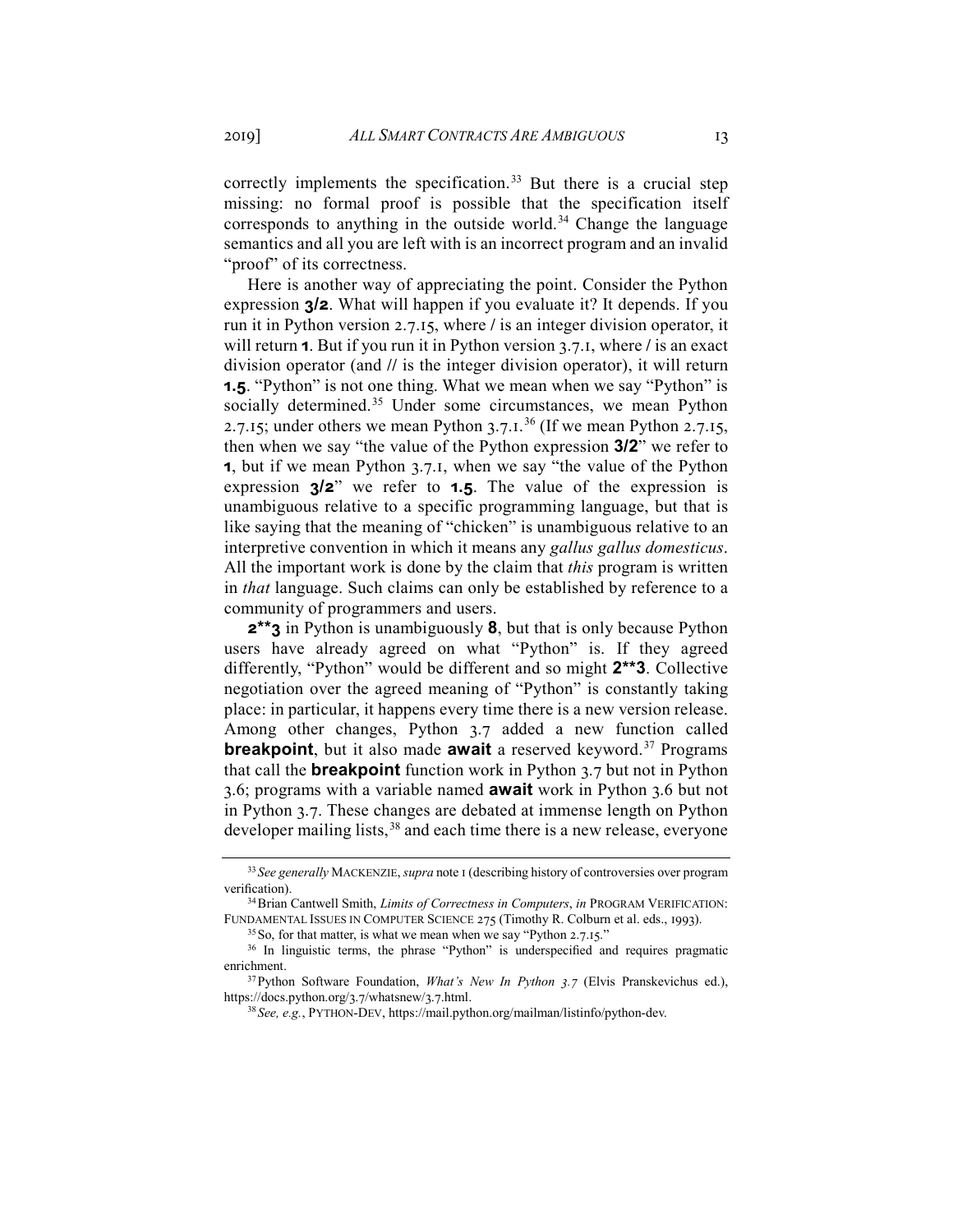who is responsible for writing or running Python code decides whether or not to upgrade their version to the latest one. These choices collectively establish the meanings of Python programs — and change those meanings over time. Technical facts depend on socially determined ones.

More precisely, we perceive as fixed technical facts the successful result of coming to social consensus on programming language semantics. A community of programmers and users agrees on a process to extract technical meaning from program text. Developers implement that process on different computers, with different tools, in different contexts. Most of the time, running a program on different implementations will yield the same result. When it does not, technical meaning breaks down.

#### III. AMBIGUITY IN SMART CONTRACTS

Back to blockchains. We might be able to ignore all of this if smart-contract blockchains never experienced breakdown.<sup>[39](#page-13-0)</sup> But in fact, there are difficulties about the meanings of blockchain programs all the time. I will present four examples, in increasingly dire order.

# A. *Oracles*

How does a smart contract observe the world? Suppose, for example, that it needs to release funds from escrow when the seller has delivered a car. The car is a real thing in the real world, not a virtual thing defined by the blockchain VM. The smart contract cannot directly observe it.

The standard solution is to rely on an *oracle* to input real-world data in a form usable by a smart contract.<sup>[40](#page-13-1)</sup> The simplest version of an oracle is simply a trusted user, who is asked to commit transactions verifying that a given event did or not take place, and perhaps supplying some details. This is basically a smart-contract version of an arbitrator or third-party certification. The next step up in complexity is to use a trusted data feed. Trusted software on the blockchain consults some online but offblockchain data source — like a major financial website's stock quotations — and enters it into the blockchain.<sup>[41](#page-13-2)</sup> The most sophisticated form of

<span id="page-13-0"></span><sup>39</sup> *See* TERRY WINOGRAD & FERNANDO FLORES, UNDERSTANDING COMPUTERS AND COGNITION: A NEW FOUNDATION FOR DESIGN (1987) (applying Heiddeger's concept of breakdown to the skew between computer models of the world and the world itself).

<sup>40</sup> *See* ANTONOPOULOS & WOOD, *supra* note 21, at 253–66.

<span id="page-13-2"></span><span id="page-13-1"></span><sup>41</sup>For a sophisticated authenticated data feed solution, see Fan Zhang et al., *Town Crier: An Authenticated Data Feed for Smart Contracts* 270 (2016).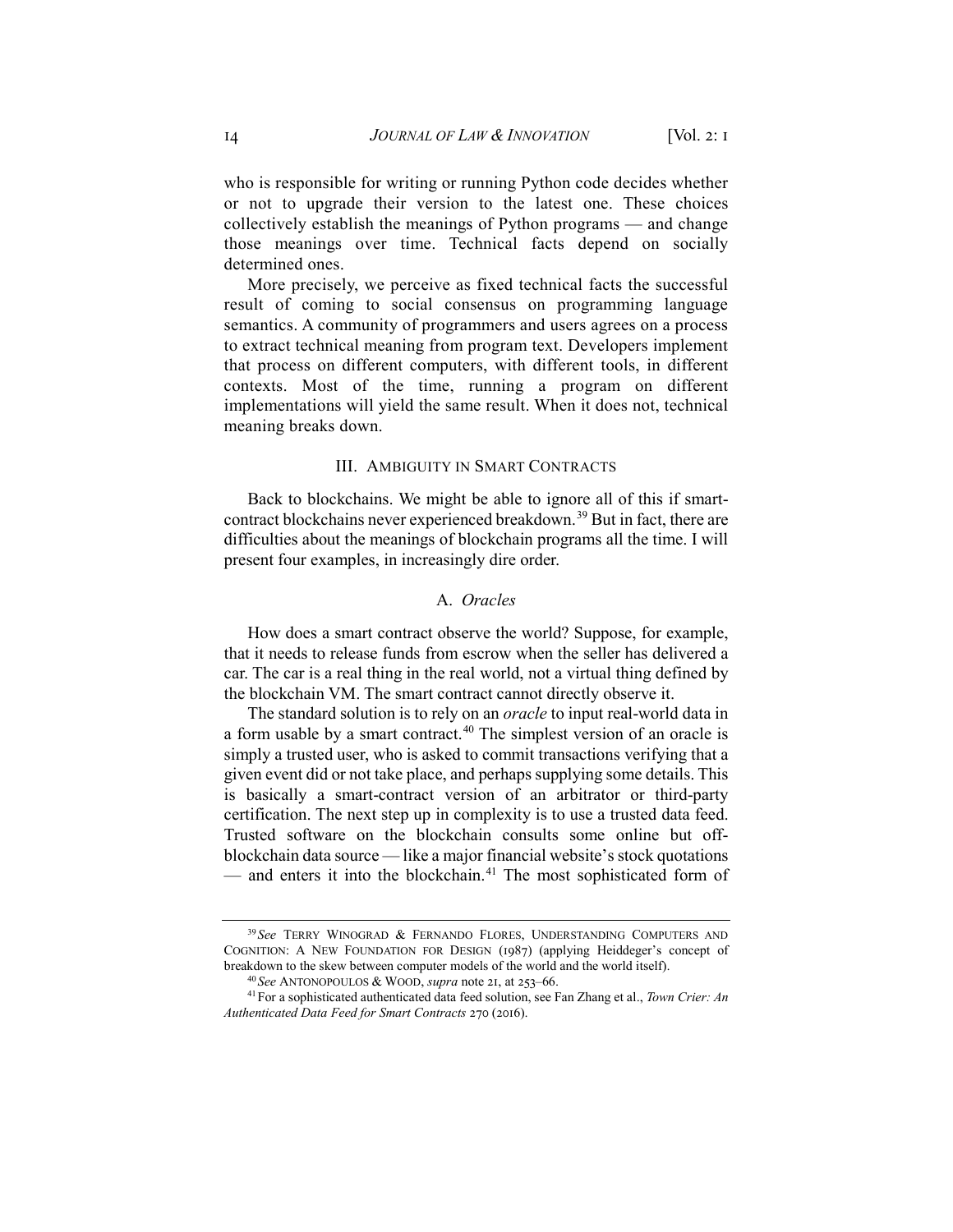oracle is a consensus oracle: a group of users serve as oracles and the software extracts whatever value they have agreed on. Even simple majority voting can make it harder to corrupt enough involved users to trick a given smart contract, and some consensus oracles use their own consensus protocols, in which the users are rewarded for their participation and for reaching agreement.

But is the oracle correct? We might describe this as a problem of corruption: an oracle that says the car was delivered when it was not is mistaken or lying in the way that a bad judge will be mistaken or lying about a legal contract. Consensus oracles, following the standard blockchain mantra of decentralization, seek to limit corruption by using protocols that encourage correct agreement among the parties. But of course the oracle software has no unmediated access to the truth in the world. Instead, the best its protocols can do is encourage parties to agree — in the hopes that truth will be a more salient focal point than a lie, and that long-term incentives will lead parties to select honest oracles.

The problem of observing the world is also a problem of ambiguity. The world is complex, and contract terms map ambiguously onto the world. An oracle is a way of resolving the ambiguity in how a contract term applies to the infinite variety of factual patterns that could happen in the world. An oracle charged with determining whether the seller in *Frigalament* has performed its obligations resolves any ambiguity about the meaning of "chicken." If the oracle says the seller has performed, then what was delivered was "chicken." If the oracle says the seller has not performed as required, then whatever was delivered was not "chicken."[42](#page-14-0)

An oracle's consensus protocol, then, is crucial to how it operates. Single-user oracles and trusted data feeds have simple trust models and consensus protocols; consensus oracles have more sophisticated ones. This leads to two points. The obvious one is that an oracle's resistance to corruption is only as good as its consensus mechanism. The subtler one is that an oracle's ability to resolve ambiguity is only as good as its consensus mechanism.

#### B. *Upgrades*

Blockchains also upgrade. In 2017, Bitcoin upgraded to implement "segregated witness" (also known as "SegWit").<sup>43</sup> Some data in transactions was moved from one portion of the block to another in a way

<sup>42</sup> Allen, *supra* note 5.

<span id="page-14-1"></span><span id="page-14-0"></span><sup>&</sup>lt;sup>43</sup> Timothy B. Lee, *Bitcoin compromise collapses, leaving future growth in doubt*, ARS TECHNICA (Nov. 9, 2017), https://arstechnica.com/tech-policy/2017/11/bitcoin-compromisecollapses-leaving-future-growth-in-doubt/.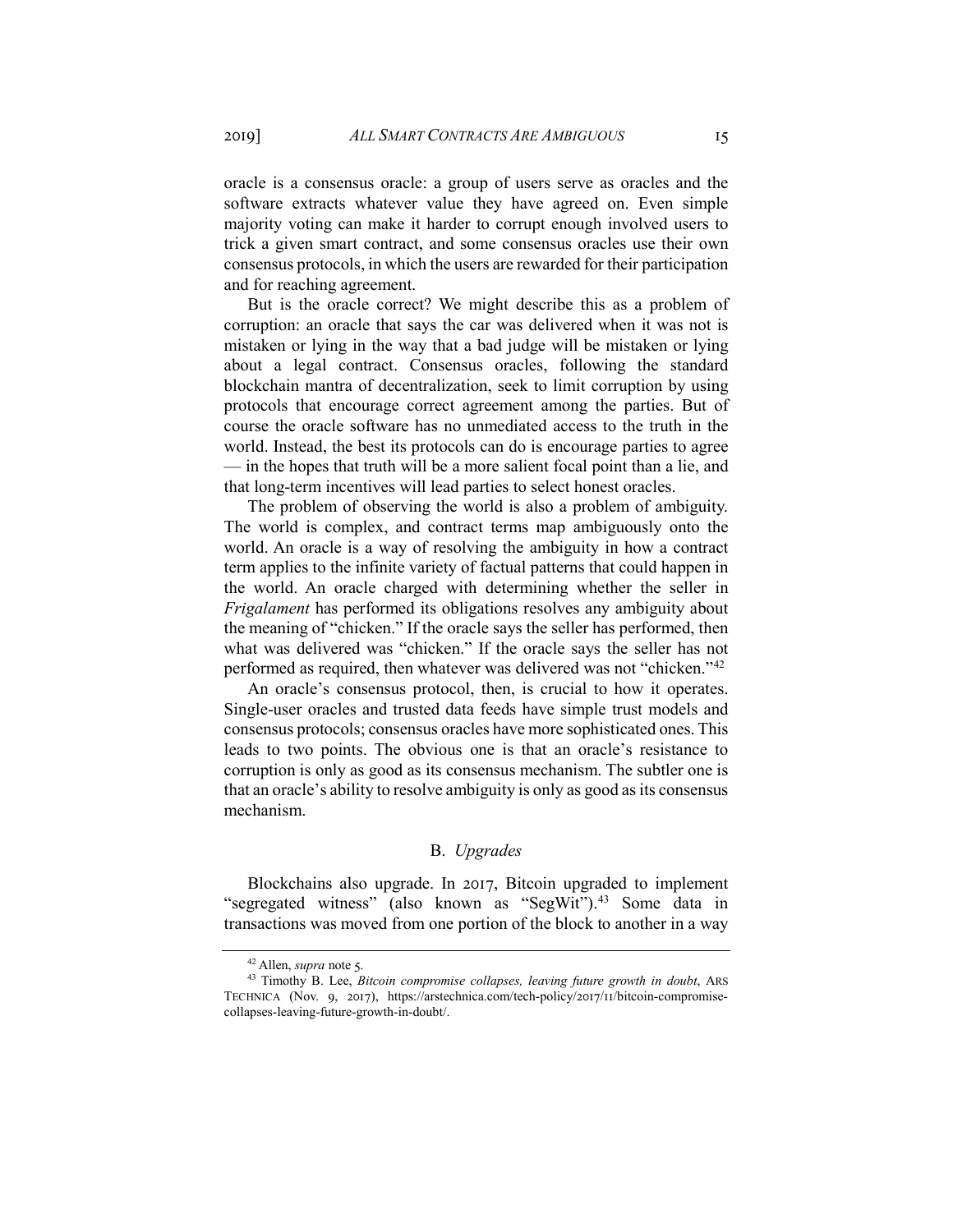that effectively increased the number of transactions that could fit in each block.[44](#page-15-0) The blockchain before SegWit and the blockchain after had different semantics.

Actually, I'm hiding the ball by saying that "Bitcoin upgraded." Blockchains don't upgrade themselves; people upgrade blockchains. Bitcoin's users collectively acted to modify Bitcoin's semantics in ways that would invalidate some transactions. A critical mass of miners announced their support for SegWit, and then on the agreed-upon date started enforcing the new rules. Everyone else went along for the ride. It was just like switching from Python 3.6 to Python 3.7, except that with a blockchain the pressure for consensus is much stronger. Today you can easily find users still happily running Python 3.6, but you will not easily find Bitcoin miners ignoring SegWit.

It's consensus all the way down.<sup>[45](#page-15-1)</sup> The "Bitcoin blockchain" exists only because people agree that it does and what it is. Bitcoin's consensus protocols help coordinate that agreement; indeed, they incentivize it. But the protocols themselves cannot establish their own rule of recognition. A user community can always collectively change or ignore them. This is exactly what happens in an upgrade.

### C. *Forks*

Upgrades don't always go smoothly. SegWit was intended (by some users at least) as the first of two linked upgrades to increase Bitcoin's capacity. Following the SegWit upgrade, according to a widely reportedon compromise among various Bitcoin developers, Bitcoin was also supposed to increase its block size from 1 megabyte to 8 megabytes, octupling the number of transactions it could process per block.

This . . . didn't happen.<sup>[46](#page-15-2)</sup> Instead, following the SegWit upgrade, some miners announced they were against the block size upgrade, while others announced they were for it. Discussions and negotiations broke down, and Bitcoin forked into *two blockchains*. [47](#page-15-3) One of these blockchains, now known as Bitcoin Cash, increased its block size to 8 megabytes (and then increased it again to 32 megabytes, having

<span id="page-15-1"></span><span id="page-15-0"></span><sup>44</sup> *See* Jonathan Cross, *Bitcoin Improvement Proposal 141*, GITHUB (March 10, 2018), https://github.com/bitcoin/bips/blob/master/bip-0141.mediawiki.

<sup>45</sup> Jeffrey M. Lipshaw, *The Persistence of "Dumb" Contracts*, 2 STAN. J. BLOCKCHAIN L. & POL'Y I, 10 (2018) (smart contracts "have value ... simply because there is universal consensus they are what they are").

<sup>46</sup> Lee, *supra* note 42.

<span id="page-15-3"></span><span id="page-15-2"></span><sup>47</sup> Benito Arruñada, *Blockchain's Struggle to Deliver Impersonal Exchange*, 19 MINN. J.L. SCI. & TECH. 55, 73-75 (2018).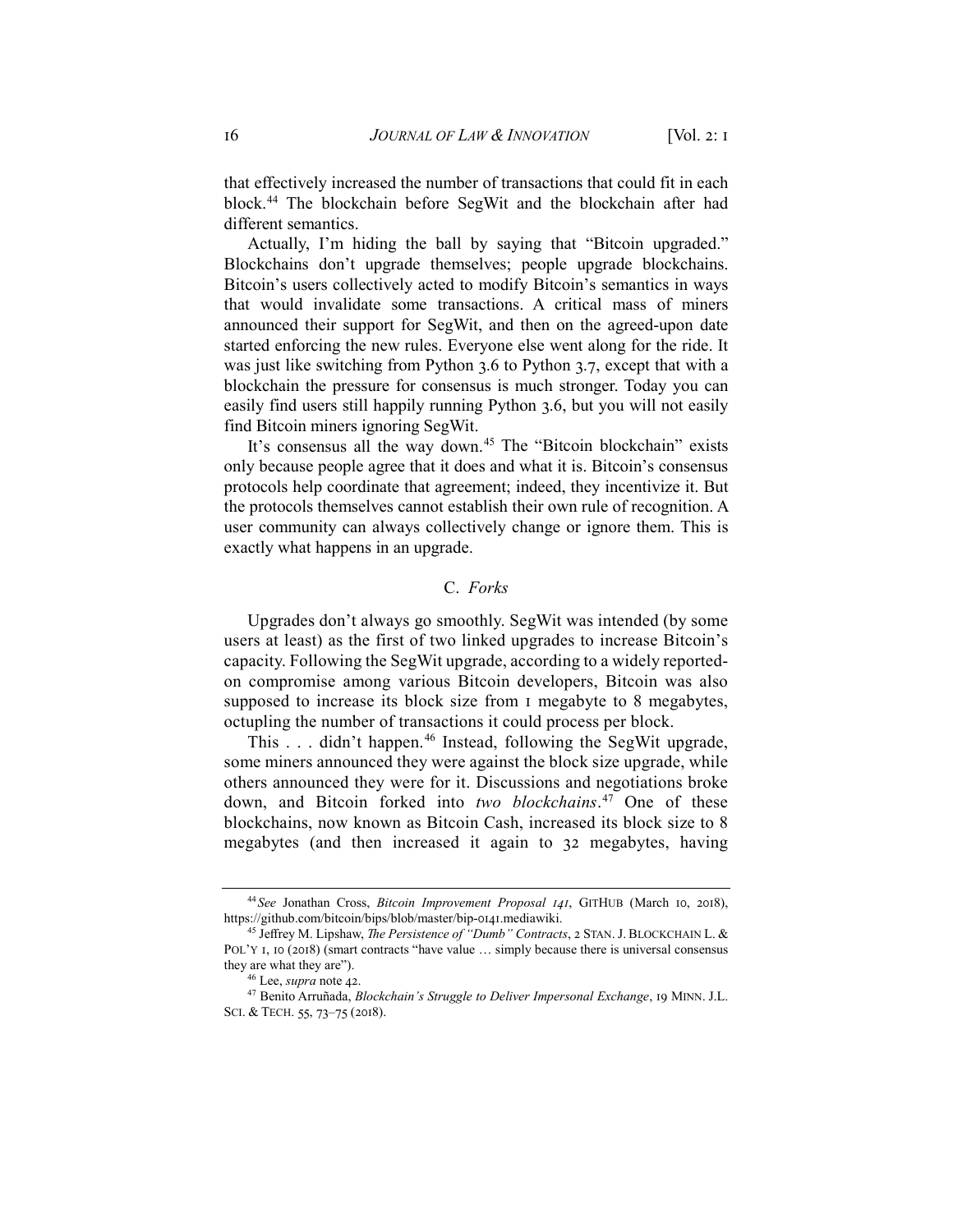established the principle that the block size should grow as needed). The other blockchain, now known as Bitcoin, still has roughly 1 megabyte blocks.[48](#page-16-0) The blockchains recognize the same history up until the first >1 megabyte block on Bitcoin Cash, after which they diverge.

Bitcoin and Bitcoin Cash now have different semantics. Is a block valid? The question is unanswerable in the abstract. It can only be answered with reference to a particular blockchain and its user community. A 32-megabyte block is valid according to the agreed-upon semantics of the Bitcoin Cash community, but not according to the Bitcoin community. (It should be obvious that which of them ends up with the "Bitcoin" name is a socially determined fact.)

Blockchain forks are consensus failures. Each blockchain by itself achieves local consensus, but there is no global consensus. Blockchain forks also create explicit ambiguity. The choice of blockchain exposes ambiguity not present when looking at each blockchain by itself. These two facts are inextricably linked, because it is consensus that resolves ambiguity on a blockchain.

Literally anything on a blockchain is subject to the latent ambiguity that the blockchain itself could be upgraded out from underneath it.<sup>[49](#page-16-1)</sup> Whether this actually happens is inescapably political. When there is a disagreement within a blockchain community about a particular upgrade, one of three things could happen. If the pro-upgrade faction backs down, the status quo prevails. If the anti-upgrade faction backs down, the upgrade happens. If neither faction backs down, the blockchain forks. (It should be obvious that which faction, if either, backs down, is an empirical and socially determined fact.)

## D. *The DAO*

The DAO — the initialism is short for "distributed autonomous organization" — was a kind of democratic online venture-capital fund.<sup>[50](#page-16-2)</sup> A group of investors planned to join together by using a smart contract on the Ethereum blockchain to manage their affairs, rather than by forming a traditional business organization under the laws of a state. One (imperfect) analogy would be to a venture capital fund operated as

<sup>&</sup>lt;sup>48</sup> I say "roughly" because SegWit complicated the formula for computing block size.

<span id="page-16-1"></span><span id="page-16-0"></span><sup>49</sup> *See* Adam J. Kolber, *Not-So-Smart Blockchain Contracts and Artificial Responsibility*, 21 STAN. TECH. L. REV. 198, 223 (2018) ("So if you agreed to follow the code in the broad sense, then you also agreed to the possibility of a hard fork.").

<span id="page-16-2"></span><sup>50</sup> *See generally* Carla L. Reyes et al., *Distributed Governance*, 59 WM. & MARY L. REV. ONLINE 1 (2017); Usha Rodrigues, *Law and the Blockchain*, 104 IOWA L. REV. 679 (2019).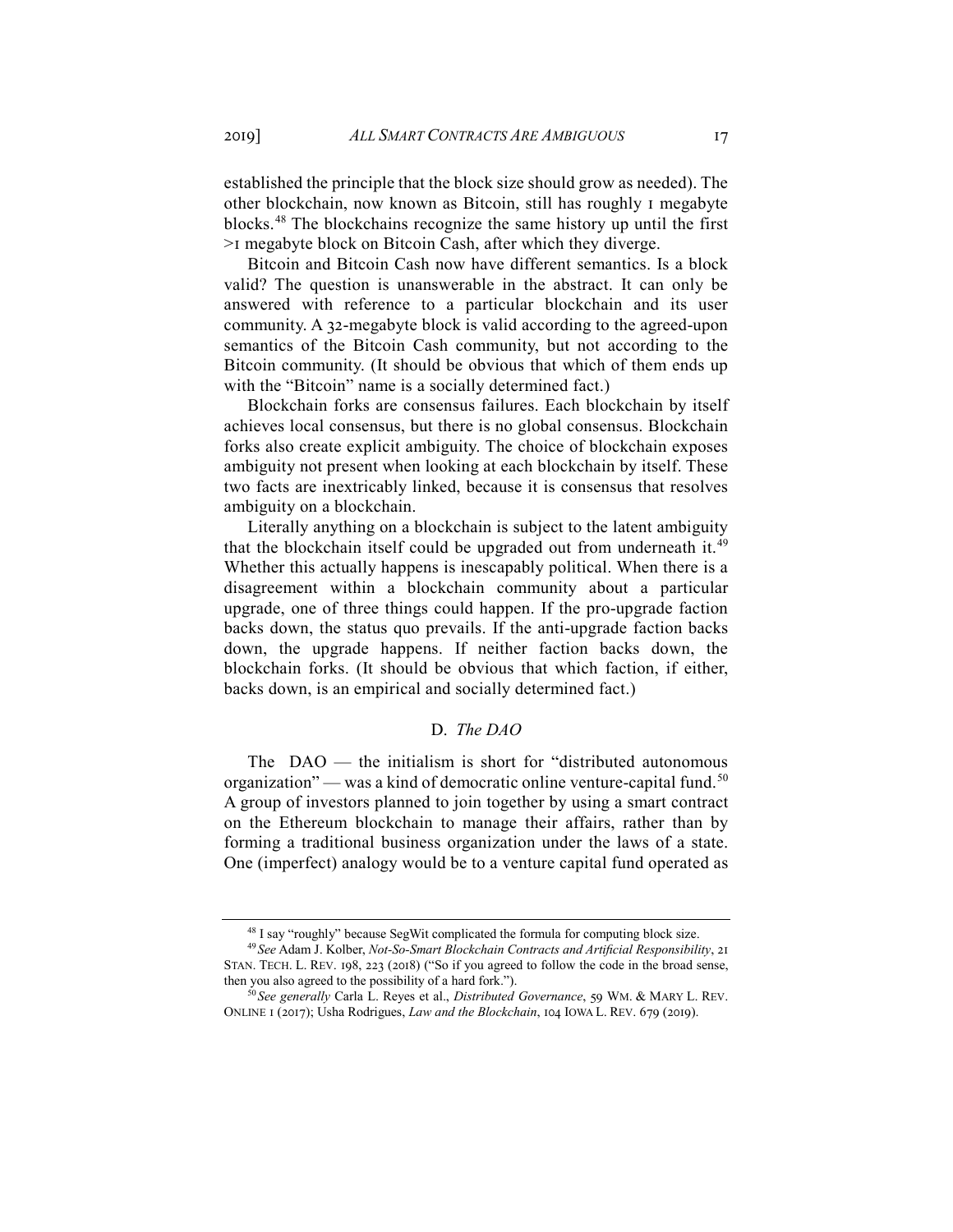a general partnership with all of the participants voting on each funding decision.<sup>[51](#page-17-0)</sup>

It flamed out spectacularly.<sup>[52](#page-17-1)</sup> A clever but still unidentified Ethereum user discovered a subtle bug in The DAO contract's code and was able to transfer approximately \$60 million worth of Ether to a contract that they alone controlled.<sup>[53](#page-17-2)</sup>

The transfers were quickly noticed, leading to a sharp debate among The DAO and Ethereum users over how to respond.<sup>[54](#page-17-3)</sup> In the end, a large majority of Ethereum users upgraded Ethereum to recognize as valid a new special block with a transaction that unwound The DAO and returned all the funds to the original investors. On this blockchain, which is still known as Ethereum, The DAO and The DAO hack effectively never happened. A minority of users refused to recognize the special block because they considered it contrary to the spirit of smart contracts, blockchains, and Ethereum.<sup>[55](#page-17-4)</sup> On this blockchain, which is known as Ethereum Classic, The DAO and The DAO hack did happen. The two blockchains have different semantics. Indeed, they are incompatible. Transactions now can be entered either on the Ethereum blockchain and conform to its views of which transactions have happened (including The DAO, the hack, and the rollback) or on the Ethereum Classic blockchain and conform to its views (including The DAO and the hack but not the rollback).<sup>[56](#page-17-5)</sup>

<span id="page-17-0"></span><sup>51</sup> *See* Christoph Jentzsch, *Decentralized Autonomous Organization to Automate Governance,* 

https://archive.org/stream/DecentralizedAutonomousOrganizations/WhitePaper\_djvu.txt (explaining the implementation of the DAO).

<span id="page-17-1"></span><sup>52</sup>Matt Levine, *Blockchain Company's Smart Contracts Were Dumb*, BLOOMBERG.COM (Jun. 17, 2016), https://www.bloomberg.com/opinion/articles/2016-06-17/blockchain-companys-smart-contracts-were-dumb.

<span id="page-17-2"></span><sup>53</sup>Nathaniel Popper, *A Hacking of More Than \$50 Million Dashes Hopes in the World of Virtual Currency*, N.Y. TIMES (Jun. 17, 2016), https://www.nytimes.com/2016/06/18/business/dealbook/hacker-may-have-removed-morethan-50-million-from-experimental-cybercurrency-project.html.. For technical details, see Phil Daian, *Analysis of the DAO exploit*, Hacking Distributed (Jun. 18, 2016), http://hackingdistributed.com/2016/06/18/analysis-of-the-dao-exploit/.

<span id="page-17-3"></span><sup>54</sup> Joon Ian Wong & Ian Kar, *Everything you need to know about the Ethereum "hard fork,"* QUARTZ (Jul. 18, 2016), https://qz.com/730004/everything-you-need-to-know-about-theethereum-hard-fork/.

<span id="page-17-4"></span><sup>55</sup> *The Ethereum Classic Declaration of Independence*, ETHEREUM CLASSIC, https://ethereumclassic.github.io/assets/ETC\_Declaration\_of\_Independence.pdf.

<span id="page-17-5"></span><sup>56</sup>Aaron van Wirdum, *Ethereum Classic Community Navigates a Distinct Path to the Future*, BITCOIN MAGAZINE (Aug. 19, 2016), https://bitcoinmagazine.com/articles/ethereumclassic-community-navigates-a-distinct-path-to-the-future-1471620464/.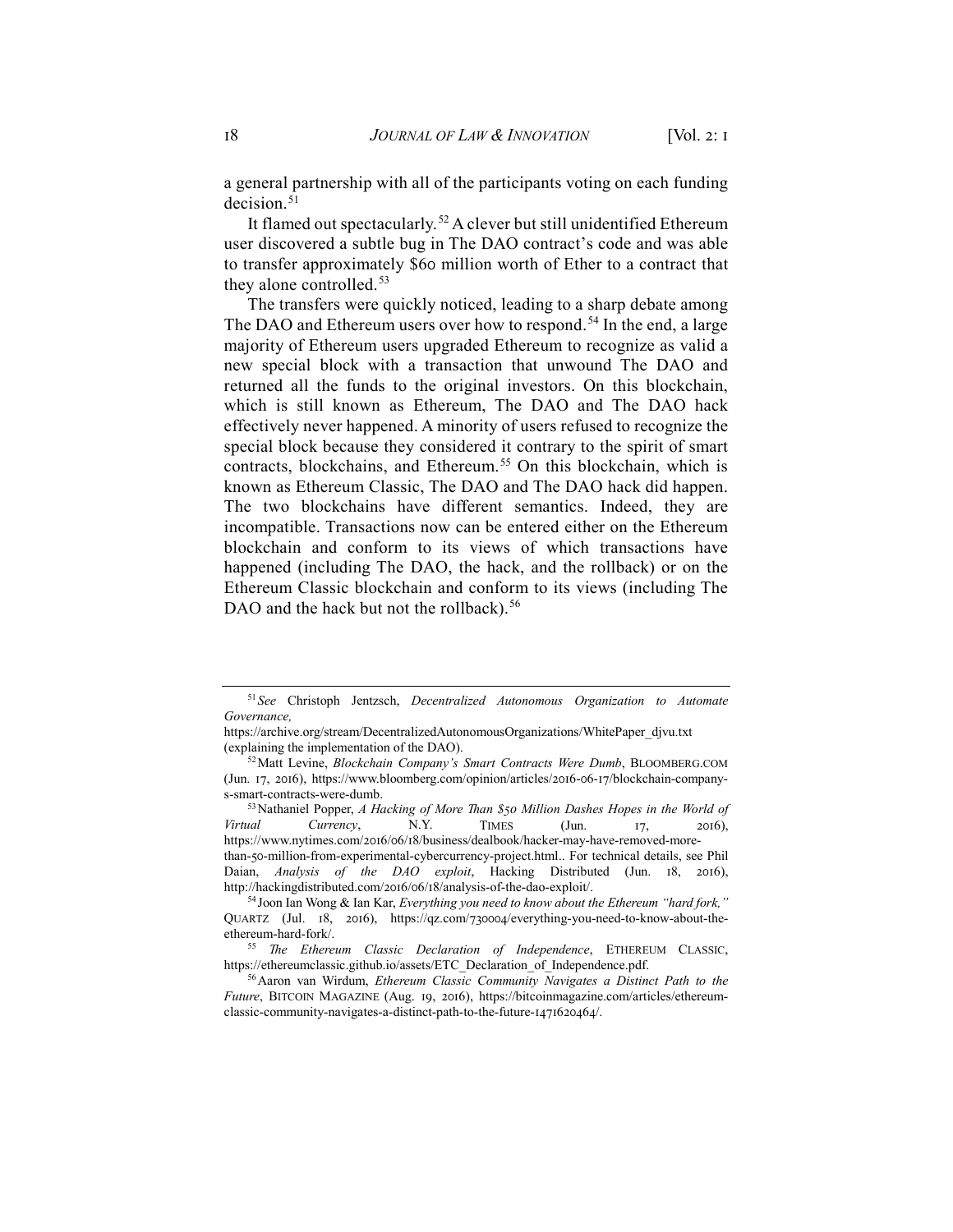The DAO was also (purportedly) governed by a legal contract, although its main job was to defer as much as possible to the smart contract. It stated:

The terms of The DAO Creation are set forth in the smart contract code existing on the Ethereum blockchain at 0xbb9bc244d798123fde783fcc1c72d3bb8c189413. Nothing in this explanation of terms or in any other document or communication may modify or add any additional obligations or guarantees beyond those set forth in The DAO's code.<sup>[57](#page-18-0)</sup>

In hindsight, this passage is underspecified. The phrase "the Ethereum blockchain" does not uniquely refer. Does it mean Ethereum or Ethereum Classic?<sup>[58](#page-18-1)</sup> It uniquely referred when the contract was drafted, but no longer. It became underspecified — just like any reference to a blockchain could, at any time.<sup>[59](#page-18-2)</sup>

#### **CONCLUSION**

We began with three motivations for smart contracts: ambiguity, corruption, and enforcement. It is obvious that protocol changes, forks, 51% attacks, and other consensus breakdowns are a kind of corruption threat to smart contracts. They subject smart contracts to abrogation or alteration at the whims of other blockchain users.<sup>[60](#page-18-3)</sup> It is also obvious that the difficulty of getting people to use a blockchain at all is an enforcement threat. It doesn't matter what a smart contract controlling asset-title tokens on a blockchain says if no one in the physical world pays any attention to the blockchain.

We should also understand the problem of consensus as an ambiguity threat. Natural languages are embedded in communities of people who use and understand those languages. This introduces ambiguity and uncertainty, because people may use and understand the same words in

<span id="page-18-1"></span><span id="page-18-0"></span><sup>57</sup>*The DAO - Explanation of Terms and Disclaimer*, THE DAO COMMUNITY (Aug. 3, 2016), https://web.archive.org/web/20160803111447/https://daohub.org/explainer.html.

<sup>&</sup>lt;sup>58</sup>It should be obvious that the social fact that one of the blockchains is commonly called "Ethereum" and the other is not is relevant but not conclusive in resolving this ambiguity.

<span id="page-18-2"></span><sup>59</sup> *See* Kolber, *supra* note 48, at 222 ("saying that the code is the contract is ambiguous as to precisely what is meant by the code. ").

<span id="page-18-3"></span><sup>60</sup>As I write this, Ethereum Classic was subjected to a \$500,000 double-spending attack based on a well-executed deep fork by users who temporarily dominated its mining power. Dan Goodin, *Almost \$500,000 in Ethereum Classic coin stolen by forking its blockchain*, ARS TECHNICA (Jan. 8, 2019), https://arstechnica.com/information-technology/2019/01/almost-500000-in-ethereum-coin-stolen-by-forking-its-blockchain/.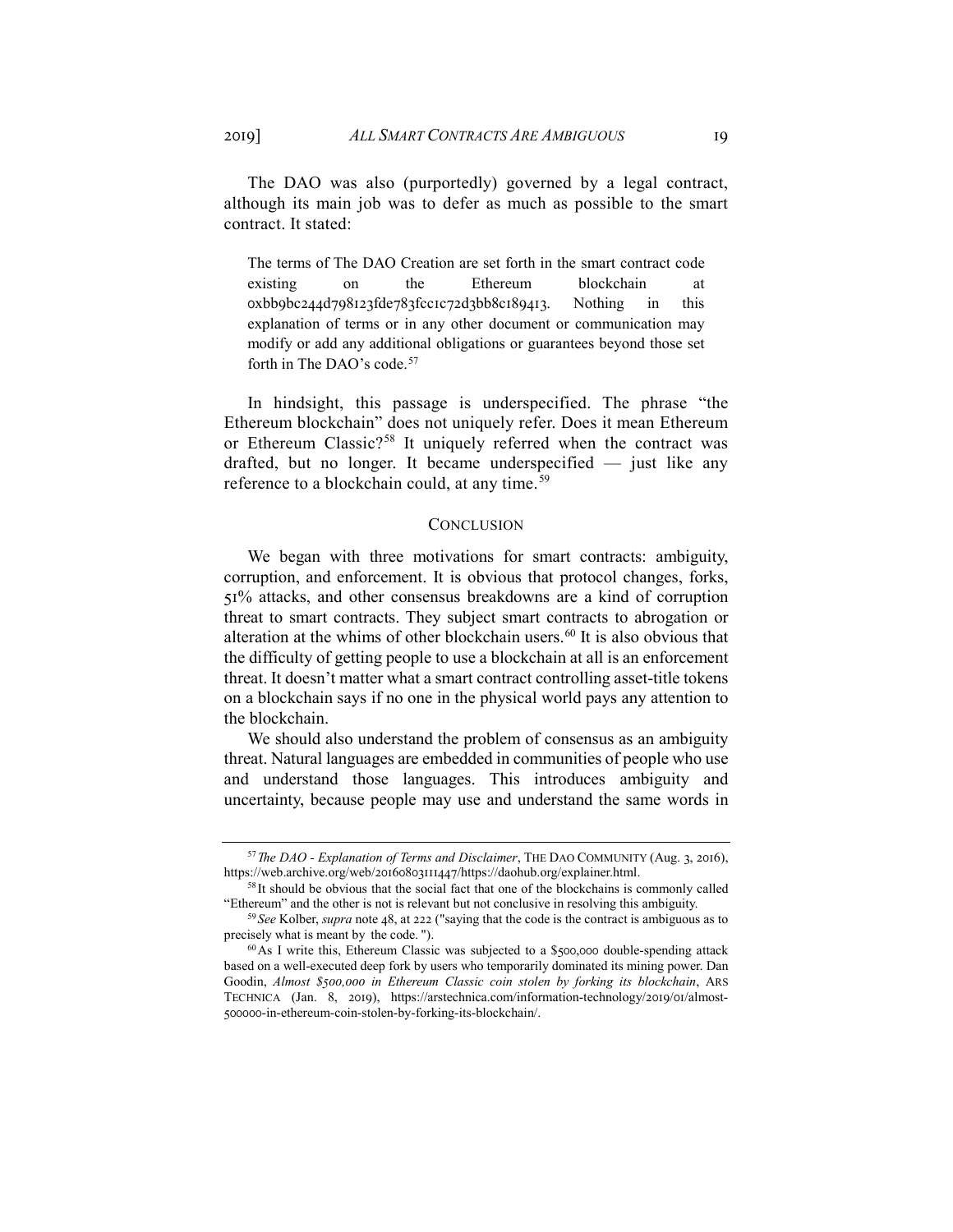different ways. But it also provides a backstop on how badly naturallanguage contracts can fail. In many cases, the meaning of a contract is clear to a large fraction of people in the relevant linguistic community. If a contract isn't worth the paper it's printed on, it is because of corruption or enforcement problems, not because of ambiguity.

Programming languages appear to reduce linguistic ambiguity. In many cases, they do. Relative to a given implementation, a computer program's meaning is far more definite than a typical natural-language term's meaning. The very process of reducing a term to a formal-language expression requires a degree of precision from its drafters that can itself force them to understand and express their intentions more clearly.

But because programming languages are formal, constructed systems, when the bottom drops out, it can really drop out. The relevant community can redefine the programming language in a way that radically alters the meaning of programs written in it. Smart contracts on a blockchain are particularly vulnerable to this. The same consensus mechanism that keeps them in a local equilibrium can lock them quickly into a new and very different equilibrium — indeed, there are often powerful incentives for users to push the blockchain into a different equilibrium. Blockchainbased smart-contract programming languages don't have continual linguistic drift; they have occasional earthquakes.

In a legal system, the way to change the consequences of contracts is to *change the law*. The natural-language terms in legal contracts still mean what they used to, but their legal effects are different. But on a blockchain, the way to change the consequences of contracts is to *change the semantics*. The programming-language terms in smart contracts mean something different than they used to, and they have different technical effects, and these two differences are the same thing. Interpretation and construction collapse.[61](#page-19-0)

This is neither the first nor the last word on ambiguity in smart contracts. I have argued the narrow point that perfect unambiguity is impossible even in theory, because the technical layer ultimately rests on a social one.[62](#page-19-1) There is a complementary and broader critique of smart

<span id="page-19-0"></span><sup>61</sup> Lawrence B. Solum, *The Interpretation-Construction Distinction*, 27 CONST. COMMENT. 95 (2010). Note that in a *legal* contract incorporating a formal-language term there is still room for construction. As I have argued, these terms are not ambiguous relative to a given formal language; they are ambiguous when there are multiple plausible formal languages in which they could be interpreted and the court (or another legal actor) must select among them. The court might also decide that a term's meaning is clear but nonetheless disregard it for any of the reasons it might disregard a natural-language term. *See, e.g.*, Levine, *supra* note 52.

<span id="page-19-1"></span> $62$  This is hardly unique to smart contracts or to blockchains. It is a general characteristic of social software. *See* James Grimmelmann, *Anarchy, Status Updates, and Utopia*, 35 PACE L. REV. 135 (2014).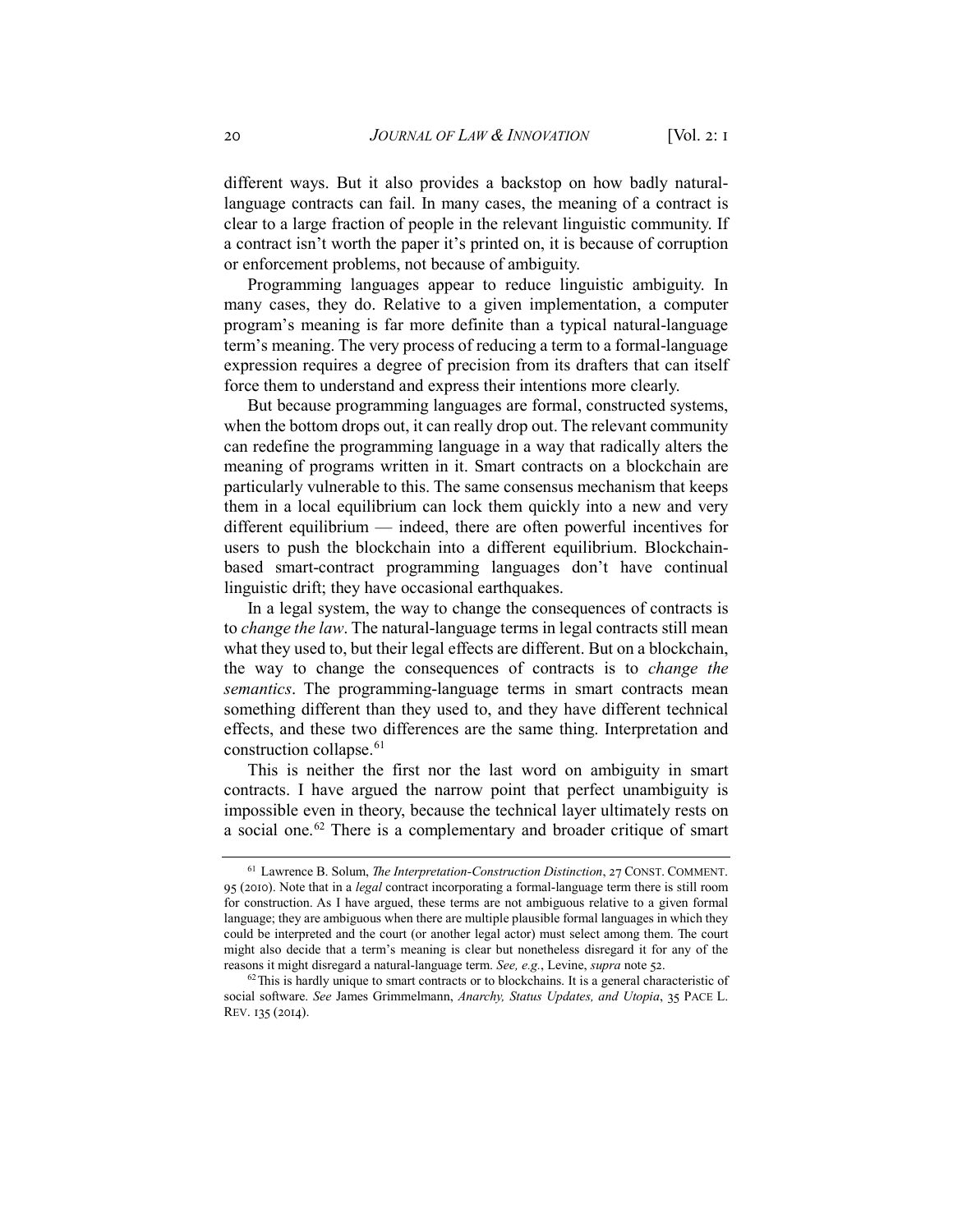contracts — spelled out best in papers by Karen Levy,  $63$  Jeremy Sklaroff,  $64$ and Kevin Werbach and Nicholas Cornell<sup>[65](#page-20-2)</sup> —that even where they do provide unambiguous incorruptible automatic enforcement, this may not be what contracting parties want or need. Writing code is hard, and debugging it is even harder: one advantage of vague and ambiguous natural language is that it is cheaper and faster to negotiate and write down. And sometimes flexibility is good. As Levy explains of legal contracts,

As such, it can be both operationally and socially beneficial to leave some terms underspecified; vagueness preserves operational flexibility for parties to deal with newly arising circumstances after an agreement is made, and sets the stage for social stability in an ongoing relationship.<sup>[66](#page-20-3)</sup>

And this is to say nothing of the use of smart contracts for socially harmful purposes,<sup>[67](#page-20-4)</sup> the environmental costs of blockchain mining, or the recent blockchain investment bubble.<sup>[68](#page-20-5)</sup>

However, all is not lost for the smart-contract project. Smart contracts cannot be perfectly unambiguous, but they do not need to be perfect to be useful. Socially determined facts are empirically contingent; they are always open to contestation and change. Legal contracts also depend on socially determined facts, and this has not stopped them from having an extremely successful multi-thousand-year run. Much of the time, legal contracts work adequately, despite the ambiguities of natural language. If smart contracts can perform as well or better in even a single domain, they will have a worthwhile role to play.

For better and for worse, blockchains make consensus explicit. The mechanism that holds a blockchain together is the process for agreeing on the next block. Whatever that process yields — in all of its technical and social complexity — is the next block. Every smart contract is therefore only as resilient as its underlying blockchain. Contract law depends on social institutions, particularly those that establish and limit the

<span id="page-20-0"></span><sup>63</sup> Karen E.C. Levy, *Book-Smart, Not Street-Smart: Blockchain-Based Smart Contracts and The Social Workings of Law*, 3 ENGAGING SCIENCE, TECHNOLOGY, AND SOCIETY 1 (2017)

<span id="page-20-1"></span><sup>64</sup> Jeremy M. Sklaroff, *Smart Contracts and the Cost of Inflexibility*, 166 U. PA. L. REV. 263 (2017).

<sup>65</sup> Kevin Werbach & Nicolas Cornell, *Contracts Ex Machina*, 67 DUKE L.J. 70 (2017).

<span id="page-20-3"></span><span id="page-20-2"></span><sup>66</sup>Levy, *supra* note 63, at 8. An interesting line of research involves trying to write more deliberately flexible smart contracts. *See, e.g.*, Bill Marino & Ari Juels, *Setting Standards for Altering and Undoing Smart Contracts*, presented at RuleML 2016.

<span id="page-20-4"></span><sup>67</sup>Ari Juels et al., *The Ring of Gyges: Investigating the Future of Criminal Smart Contracts*, *in* PROC. ACM CONF. COMPUTER AND COMMUNICATIONS SECURITY 283 (2016).

<span id="page-20-5"></span><sup>68</sup> *See, e.g.*, Shaanan Cohney et al., *Coin-Operated Capitalism*, 119 COLUM. L. REV 591 (2019) (identifying lack of investor protections in numerous smart contracts).